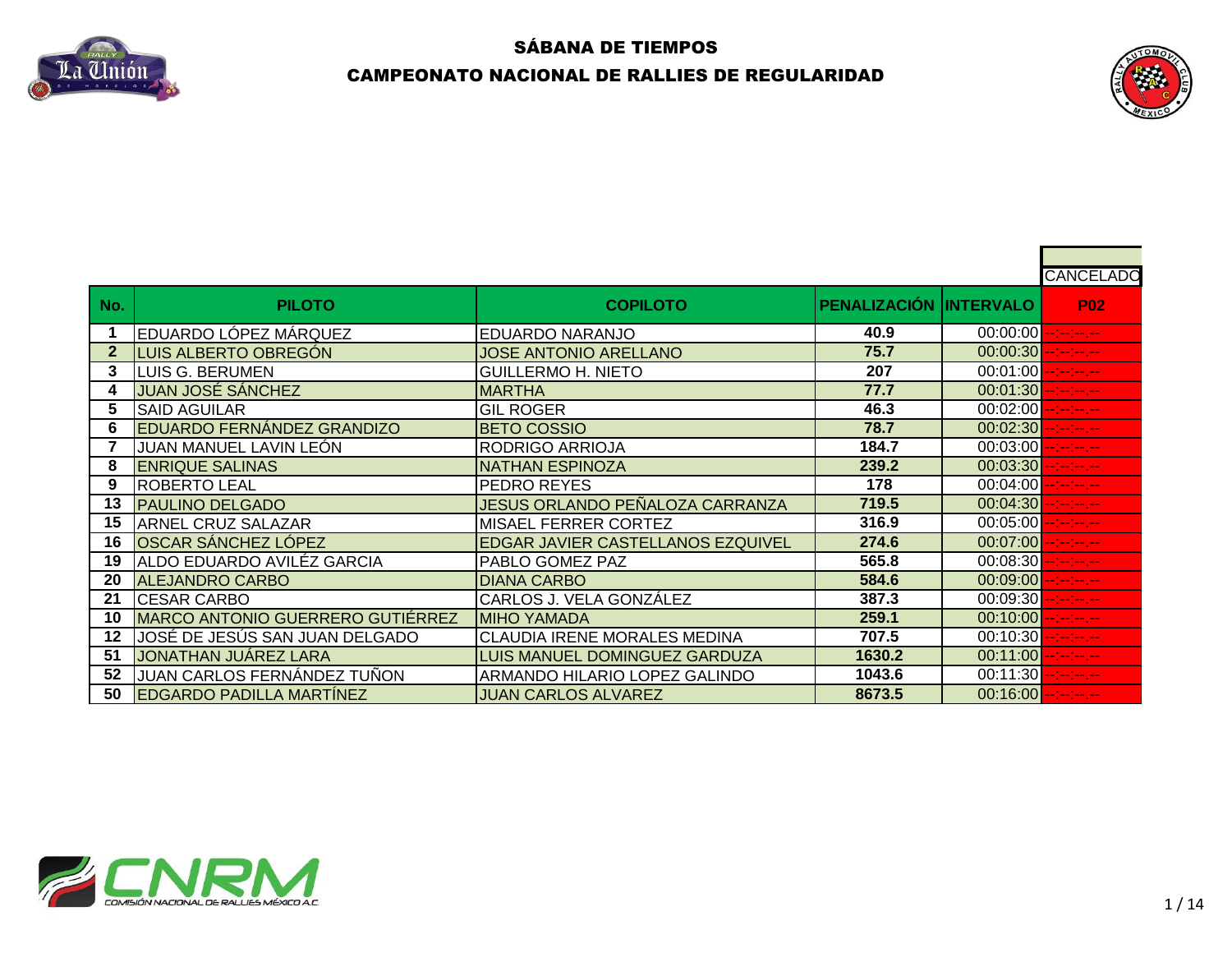



|             |                 |                            |             |                 | <b>BUENAVISTA TLAMACAZAPA</b> |             |                 |                   |                    |                            |
|-------------|-----------------|----------------------------|-------------|-----------------|-------------------------------|-------------|-----------------|-------------------|--------------------|----------------------------|
| 1.420       |                 |                            | 3.580       |                 |                               | 6.840       |                 |                   |                    | <b>CANCELADO CANCELADO</b> |
| <b>P03</b>  | <b>IDEAL 03</b> | <b>DIFERENCIA</b>          | <b>P04</b>  | <b>IDEAL 04</b> | <b>DIFERENCIA</b>             | <b>P05</b>  | <b>IDEAL 05</b> | <b>DIFERENCIA</b> | <b>P06</b>         | <b>P07</b>                 |
| 1:51:55.20  | 11:51:55.20     | $00:00:00.00 =$            | 11:54:10.50 | 11:54:09.80     | $00:00:00.70$ +               | 11:58:15.60 | 11:58:14.60     | $00:00:01.00$ +   | <u>an ing pag</u>  | مسرمين مستمي               |
| 1:52:26.90  | 11:52:25.20     | $00:00:01.70$ <del>+</del> | 11:54:43.50 | 11:54:39.80     | $00:00:03.70$ +               | 11:58:47.50 | 11:58:44.60     | $00:00:02.90$ +   | en jarojan jaro    | المسرمين مسارمين           |
| 1:52:35.50  | 11:52:55.20     | 00:00:19.70                | 11:55:10.60 | 11:55:09.80     | $00:00:00.80$ +               | 11:59:10.60 | 11:59:14.60     | $00:00:04.00$ -   | <u>an belevise</u> | المعرضة إحداده             |
| 1:53:26.50  | 11:53:25.20     | $00:00:01.30$ +            | 11:55:42.60 | 11:55:39.80     | $00:00:02.80$ +               | 11:59:44.10 | 11:59:44.60     | $00:00:00.50$ -   | entre les esp      | eeleeleejee                |
| 1:53:57.00  | 11:53:55.20     | $00:00:01.80$ +            | 11:56:09.70 | 11:56:09.80     | [00:00:00.10]                 | 12:00:14.90 | 12:00:14.60     | $00:00:00.30$ +   | er en en en        | --1--1--                   |
| 1:54:27.00  | 11:54:25.20     | $00:00:01.80$ +            | 11:56:41.60 | 11:56:39.80     | $00:00:01.80$ +               | 12:00:46.00 | 12:00:44.60     | $00:00:01.40$ +   |                    | eeleelee jaa               |
| 1:55:05.50  | 11:54:55.20     | $00:00:10.30$ +            | 11:57:13.80 | 11:57:09.80     | $00:00:04.00$ +               | 12:01:10.90 | 12:01:14.60     | $00:00:03.70$ -   | <u>e e e e</u>     | eeleelee jaa               |
| 1:55:20.40  | 11:55:25.20     | 00:00:04.80                | 11:57:53.00 | 11:57:39.80     | $00:00:13.20$ +               | 12:01:46.70 | 12:01:44.60     | $00:00:02.10$ +   | <u>a ba</u> ra a y | مسرمين مسترمي              |
| 1:55:42.60  | 11:55:55.20     | 00:00:12.60                | 11:58:05.50 | 11:58:09.80     | $00:00:04.30$ -               | 12:02:04.80 | 12:02:14.60     | $00:00:09.80$ -   | --1-1-1-1          | eeleelee je                |
| 1:56:43.00  | 11:56:25.20     | $00:00:17.80$ +            | 11:59:08.80 | 11:58:39.80     | $00:00:29.00$ +               | 12:02:54.20 | 12:02:44.60     | $00:00:09.60$ +   | an an Ingles       | en jarojan jaro            |
| 1:56:36.60  | 11:56:55.20     | 00:00:18.60                | 11:59:07.40 | 11:59:09.80     | 00:00:02.40                   | 12:03:15.90 | 12:03:14.60     | $00:00:01.30$ +   | en jarojan jaro    | eeles estes                |
| 1:58:53.90  | 11:58:55.20     | 00:00:01.30                | 12:01:09.00 | 12:01:09.80     | 00:00:00.80                   | 12:05:14.60 | 12:05:14.60     | $ 00:00:00.00 $ = | an an Ingles       | -- -- -- -- <sub>-</sub>   |
| 12:00:21.20 | 12:00:25.20     | 00:00:04.00                | 0.50186343  | 12:02:39.80     | $00:00:01.20$ +               | 12:06:43.50 | 12:06:44.60     | $[00:00:01.10]$ - | er en en en        | المعرضة إحدامه             |
| 2:00:36.40  | 12:00:55.20     | 00:00:18.80                | 12:03:04.00 | 12:03:09.80     | 00:00:05.80                   | 12:06:56.50 | 12:07:14.60     | $00:00:18.10$ -   | erjen en en        | eeleelee je                |
| 2:01:18.20  | 12:01:25.20     | 00:00:07.00                | 12:03:36.80 | 12:03:39.80     | [00:00:03.00]                 | 12:07:41.70 | 12:07:44.60     | $00:00:02.90$ -   | Alban ay           | er er er er                |
| 2:01:42.50  | 12:01:55.20     | 00:00:12.70                | 12:04:04.30 | 12:04:09.80     | 00:00:05.50                   | 12:08:12.20 | 12:08:14.60     | $00:00:02.40$ -   | <u>e e e e</u>     | -- -- -- --                |
| 2:02:24.80  | 12:02:25.20     | 00:00:00.40                | 12:04:39.90 | 12:04:39.80     | $00:00:00.10$ +               | 12:08:35.40 | 12:08:44.60     | 00:00:09.20 -     |                    | -- <mark>-- -</mark> -- -- |
| 12:02:38.60 | 12:02:55.20     | 00:00:16.60                | 12:04:50.60 | 12:05:09.80     | 00:00:19.20                   | 12:08:46.70 | 12:09:14.60     | $ 00:00:27.90 $ - | --1-1-1-1          | eeleelee je                |
| 2:03:31.10  | 12:03:25.20     | $00:00:05.90$ +            | 12:05:36.00 | 12:05:39.80     | 00:00:03.80                   | 12:09:01.20 | 12:09:44.60     | $[00:00:43.40]$ - | <u>  Ernstein</u>  | en jarojan jaro            |
| 2:07:57.90  | 12:07:55.20     | $00:00:02.70$ +            | 12:10:16.80 | 12:10:09.80     | $00:00:07.00$ +               | 12:14:18.10 | 12:14:14.60     | $00:00:03.50$ +   | <u> Elektronic</u> | eeles este                 |

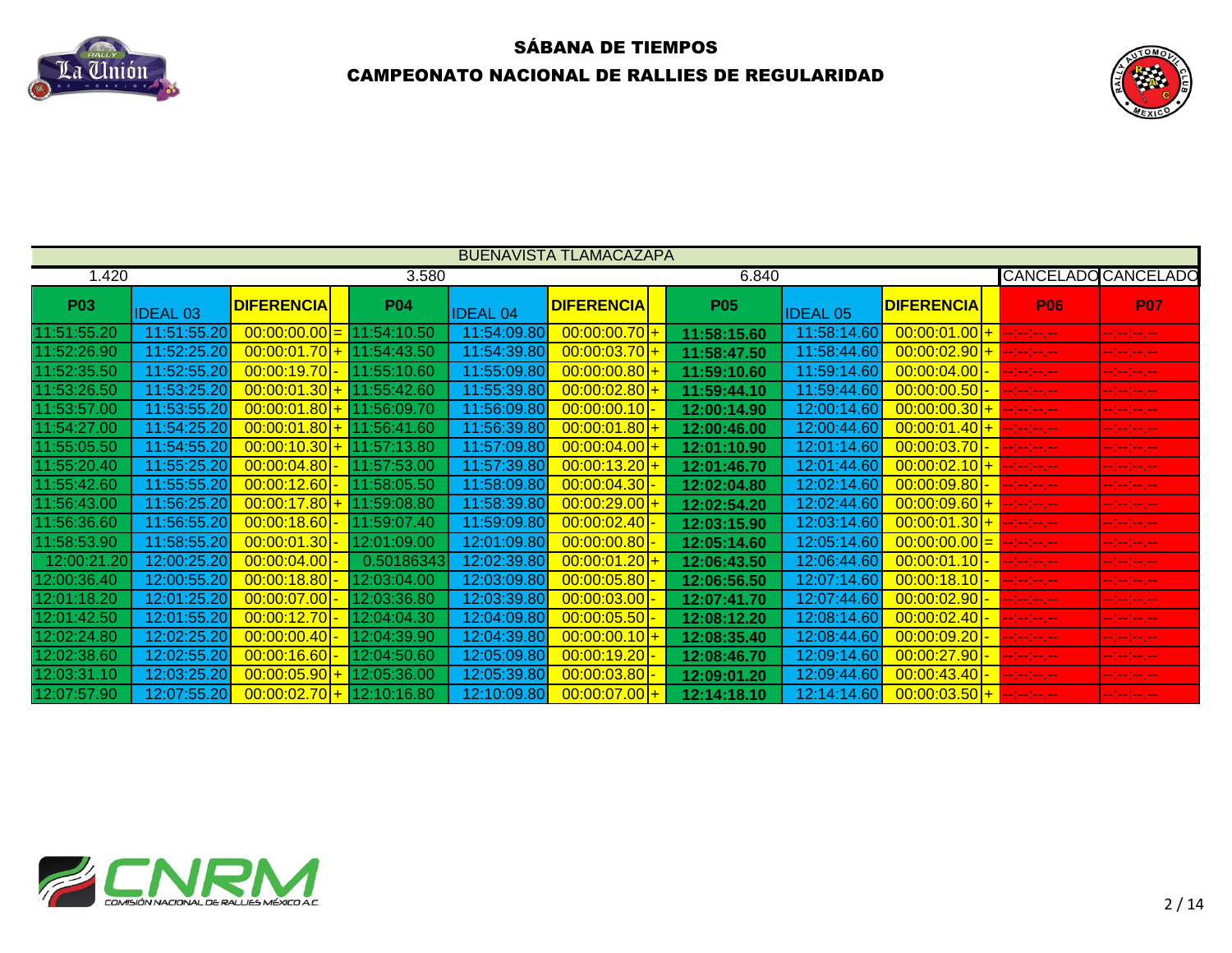



|             |                 |                             |             |                 |                             | <b>TLAMACAZAPA JULIANTLA</b> |                 |                   |             |                 |
|-------------|-----------------|-----------------------------|-------------|-----------------|-----------------------------|------------------------------|-----------------|-------------------|-------------|-----------------|
| 1.460       |                 |                             | 2.860       |                 |                             | 5.650                        |                 |                   | 6.180       |                 |
| <b>P08</b>  | <b>IDEAL 08</b> | <b>DIFERENCIA</b>           | <b>P09</b>  | <b>IDEAL 09</b> | <b>DIFERENCIA</b>           | <b>P10</b>                   | <b>IDEAL 10</b> | <b>DIFERENCIA</b> | <b>P11</b>  | <b>IDEAL 11</b> |
| 12:17:41.20 | 12:17:41.90     | $00:00:00.70$ -             | 12:19:12.60 | 12:19:12.90     | $00:00:00.30$ -             | 12:22:13.50                  | 12:22:16.00     | $00:00:02.50$ -   | 12:22:51.20 | 12:22:53.20     |
| 12:18:11.60 | 12:18:11.90     | $00:00:00.30$ -             | 12:19:43.20 | 12:19:42.90     | $00:00:00.30$ +             | 12:22:41.50                  | 12:22:46.00     | $00:00:04.50$ -   | 12:23:18.30 | 12:23:23.20     |
| 12:18:30.40 | 12:18:41.90     | 00:00:11.50                 | 12:20:10.00 | 12:20:12.90     | $00:00:02.90$ -             | 12:23:20.10                  | 12:23:16.00     | $00:00:04.10$ +   | 12:24:02.30 | 12:23:53.20     |
| 12:19:12.10 | 12:19:11.90     | $00:00:00.20$ +             | 12:20:44.80 | 12:20:42.90     | $00:00:01.90$ + 12:23:45.80 |                              | 12:23:46.00     | $00:00:00.20$ -   | 12:24:22.10 | 12:24:23.20     |
| 12:19:41.10 | 12:19:41.90     | 00:00:00.80                 | 12:21:12.10 | 12:21:12.90     | $00:00:00.80$ -             | 12:24:14.80                  | 12:24:16.00     | [00:00:01.20]     | 12:24:50.30 | 12:24:53.20     |
| 12:20:11.70 | 12:20:11.90     | [00:00:00.20]               | 12:21:43.80 | 12:21:42.90     | $00:00:00.90$ +             | 12:24:44.80                  | 12:24:46.00     | [00:00:01.20]     | 12:25:22.80 | 12:25:23.20     |
| 12:20:43.00 | 12:20:41.90     | $00:00:01.10$ +             | 12:22:12.40 | 12:22:12.90     | $00:00:00.50$ -             | 12:25:06.60                  | 12:25:16.00     | [00:00:09.40]     | 12:25:49.50 | 12:25:53.20     |
| 12:21:12.30 | 12:21:11.90     | $00:00:00.40$ +             | 12:22:43.30 | 12:22:42.90     | $00:00:00.40$ +             | 12:25:46.00                  | 12:25:46.00     | $00:00:00.00 =$   | 12:26:35.80 | 12:26:23.20     |
| 12:21:38.90 | 12:21:41.90     | $00:00:03.00$ -             | 12:23:08.70 | 12:23:12.90     | $00:00:04.20$ -             | 12:26:07.90                  | 12:26:16.00     | $00:00:08.10$ -   | 12:26:48.50 | 12:26:53.20     |
| 12:22:42.50 | 12:22:11.90     | $00:00:30.60$ +             | 12:24:00.80 | 12:23:42.90     | $00:00:17.90$ +             | 12:26:37.10                  | 12:26:46.00     | $00:00:08.90$ -   | 12:27:15.20 | 12:27:23.20     |
| 12:22:46.30 | 12:22:41.90     | $00:00:04.40$ +             | 12:24:13.70 | 12:24:12.90     | $00:00:00.80$ + 12:27:14.10 |                              | 12:27:16.00     | $[00:00:01.90]$ - | 12:27:58.70 | 12:27:53.20     |
| 12:25:11.70 | 12:24:41.90     | $00:00:29.80$ +             | 12:26:41.10 | 12:26:12.90     | $\overline{00:00:28.20}$ +  | 12:29:39.50                  | 12:29:16.00     | $00:00:23.50+$    | 12:30:32.50 | 12:29:53.20     |
| 12:26:16.00 | 12:26:11.90     | $00:00:04.10$ +             | 12:27:38.00 | 12:27:42.90     | $00:00:04.90$ -             | 12:30:46.00                  | 12:30:46.00     | $00:00:00.00 =$   | 12:31:25.00 | 12:31:23.20     |
| 12:27:03.60 | 12:26:41.90     | $00:00:21.70$ +             | 12:28:35.30 | 12:28:12.90     | $00:00:22.40$ +             | 12:31:38.10                  | 12:31:16.00     | $00:00:22.10$ +   | 12:32:14.00 | 12:31:53.20     |
| 12:27:44.50 | 12:27:11.90     | $00:00:32.60$ +             | 12:29:11.70 | 12:28:42.90     | $00:00:28.80$ +             | 12:32:17.40                  | 12:31:46.00     | $00:00:31.40+$    | 12:33:00.80 | 12:32:23.20     |
| 12:28:30.90 | 12:27:41.90     | $00:00:49.00$ +             | 12:29:29.90 | 12:29:12.90     | $00:00:17.00$ +             | 12:32:19.30                  | 12:32:16.00     | $00:00:03.30$ +   | 12:33:04.30 | 12:32:53.20     |
| 12:28:52.20 | 12:28:11.90     | $00:00:40.30$ +             | 12:30:11.90 | 12:29:42.90     | $00:00:29.00$ +             | 12:33:02.10                  | 12:32:46.00     | $00:00:16.10$ +   | 12:33:39.30 | 12:33:23.20     |
| 12:28:39.00 | 12:28:41.90     | $\boxed{00:00:02.90}$ -     | 12:29:39.00 | 12:30:12.90     | $00:00:33.90$ -             | 12:32:32.90                  | 12:33:16.00     | $00:00:43.10$ -   | 12:33:12.90 | 12:33:53.20     |
| 12:29:12.70 | 12:29:11.90     | $00:00:00.80$ +             | 12:30:36.90 | 12:30:42.90     | $00:00:06.00$ -             | 12:33:31.80                  | 12:33:46.00     | $00:00:14.20$ -   | 12:34:06.50 | 12:34:23.20     |
| 12:34:01.20 | 12:33:41.90     | $00:00:19.30$ + 12:35:41.30 |             | 12:35:12.90     | $00:00:28.40$ + 12:38:57.80 |                              | 12:38:16.00     | $00:00:41.80$ +   | 12:39:40.90 | 12:38:53.20     |

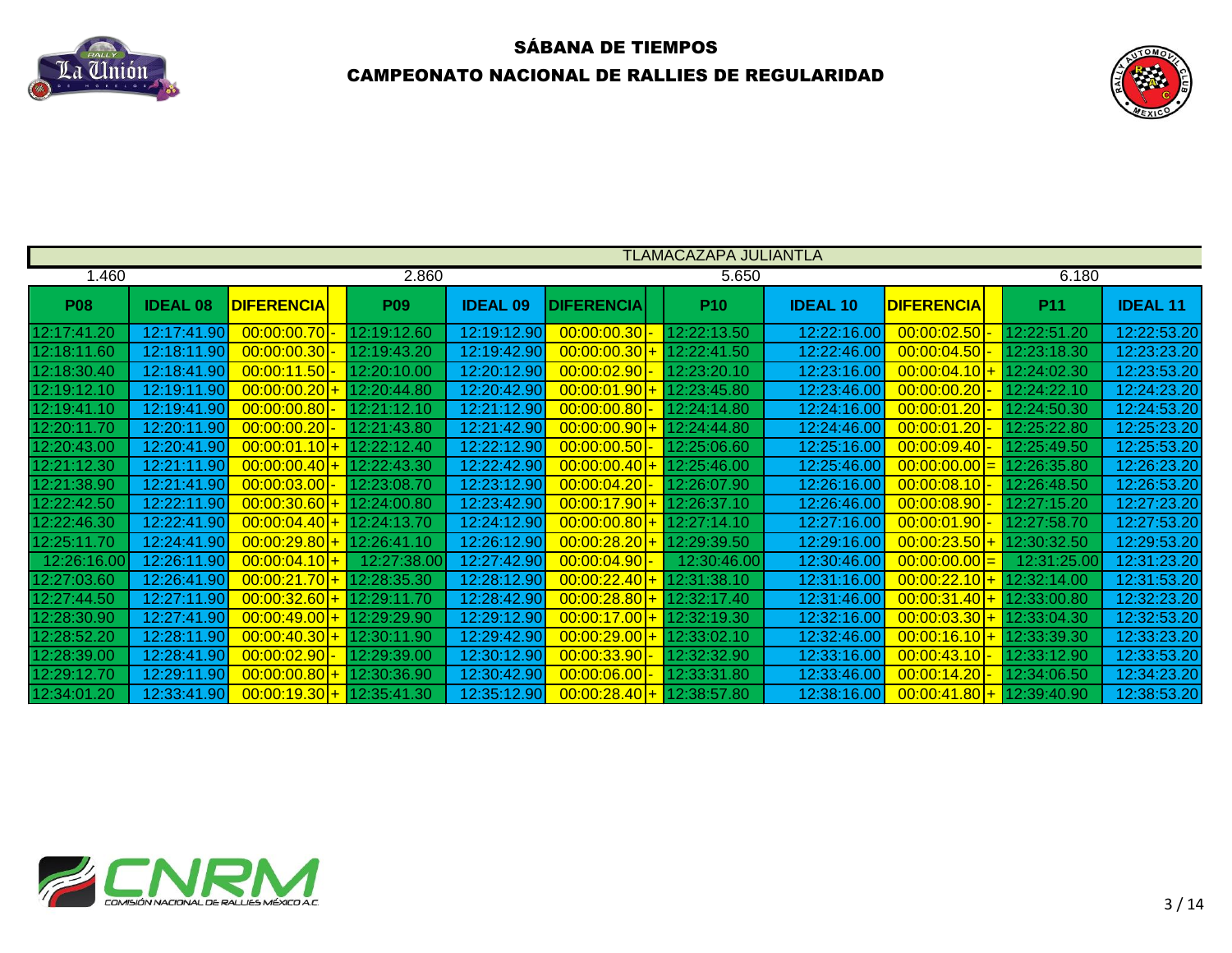



|                                          |                                                                               |             | <b>CHIPS</b> |                                                     |                                                                     |                                                                                                                                                                                                                                                                                                                                                                                                                     |             |                            |                             | <b>JULIANTLA TLAMA</b> |
|------------------------------------------|-------------------------------------------------------------------------------|-------------|--------------|-----------------------------------------------------|---------------------------------------------------------------------|---------------------------------------------------------------------------------------------------------------------------------------------------------------------------------------------------------------------------------------------------------------------------------------------------------------------------------------------------------------------------------------------------------------------|-------------|----------------------------|-----------------------------|------------------------|
|                                          | <b>CANCELADO</b>                                                              |             |              |                                                     |                                                                     | <b>CANCELADO CANCELADO</b>                                                                                                                                                                                                                                                                                                                                                                                          | 4.440       |                            |                             | 7.230                  |
| <b>DIFERENCIA</b>                        | <b>P12</b>                                                                    | <b>P13</b>  | <b>CHIPS</b> | <b>CHIPS</b>                                        | <b>P14</b>                                                          | P <sub>15</sub>                                                                                                                                                                                                                                                                                                                                                                                                     | <b>P16</b>  | <b>IDEAL 16</b>            | <b>DIFERENCIA</b>           | <b>P17</b>             |
|                                          | <b>Industrial Action</b>                                                      | 12:39:30.00 | 12:39:30.00  | $\boxed{00:00:00.00}$ = $\boxed{-1}$ = $\boxed{-1}$ |                                                                     | $\sim$ 100 km $\sim$                                                                                                                                                                                                                                                                                                                                                                                                | 13:13:01.00 | 13:12:58.60                | $00:00:02.40$ + 13:15:55.20 |                        |
| $[00:00:04.90]$ -                        | $\frac{1}{2}$ = $\frac{1}{2}$ = $\frac{1}{2}$ = $\frac{1}{2}$ = $\frac{1}{2}$ | 12:40:00.00 | 12:40:00.00  | $\frac{00:00:00.00}{-}$ -------                     |                                                                     | $\begin{aligned} \mathbf{u} & = \frac{1}{2} \mathbf{u} + \frac{1}{2} \mathbf{u} + \frac{1}{2} \mathbf{u} + \frac{1}{2} \mathbf{u} + \frac{1}{2} \mathbf{u} + \frac{1}{2} \mathbf{u} + \frac{1}{2} \mathbf{u} + \frac{1}{2} \mathbf{u} + \frac{1}{2} \mathbf{u} + \frac{1}{2} \mathbf{u} + \frac{1}{2} \mathbf{u} + \frac{1}{2} \mathbf{u} + \frac{1}{2} \mathbf{u} + \frac{1}{2} \mathbf{u} + \frac{1}{2} \mathbf{$ | 13:13:27.90 | 13:13:28.60                | $\big  00:00:00.70 \big $ - | 13:16:25.50            |
| $00:00:09.10$ +                          | <b>Industrial Action</b>                                                      | 12:40:30.00 | 12:40:30.00  | $\mid 00:00:00.00 \mid = \mid --------$             |                                                                     | $\label{eq:3.1} \frac{1}{2} \left( \frac{1}{2} \left( \frac{1}{2} \right) + \frac{1}{2} \left( \frac{1}{2} \right) + \frac{1}{2} \left( \frac{1}{2} \right) + \frac{1}{2} \left( \frac{1}{2} \right) \right)$                                                                                                                                                                                                       | 13:14:05.50 | 13:13:58.60                | $00:00:06.90$ +             | 13:17:01.80            |
| 00:00:01.10 - -------                    |                                                                               | 12:41:00.00 | 12:41:00.00  |                                                     |                                                                     | $\begin{aligned} \mathbf{u} & = \frac{1}{2} \mathbf{u} + \frac{1}{2} \mathbf{u} + \frac{1}{2} \mathbf{u} + \frac{1}{2} \mathbf{u} + \frac{1}{2} \mathbf{u} + \frac{1}{2} \mathbf{u} + \frac{1}{2} \mathbf{u} + \frac{1}{2} \mathbf{u} + \frac{1}{2} \mathbf{u} + \frac{1}{2} \mathbf{u} + \frac{1}{2} \mathbf{u} + \frac{1}{2} \mathbf{u} + \frac{1}{2} \mathbf{u} + \frac{1}{2} \mathbf{u} + \frac{1}{2} \mathbf{$ | 13:14:34.00 | 13:14:28.60                | $00:00:05.40$ + 13:17:26.40 |                        |
| $ 00:00:02.90 $ -                        | <b>Independent</b>                                                            | 12:41:30.00 | 12:41:30.00  |                                                     |                                                                     |                                                                                                                                                                                                                                                                                                                                                                                                                     | 13:15:02.60 | 13:14:58.60                | $00:00:04.00+$              | 13:17:55.00            |
| $[00:00:00.40]$ -                        | <u> Antonio est</u>                                                           | 12:42:00.00 | 12:42:00.00  | $00:00:00.00 =$                                     | $\frac{1}{2}$ and $\frac{1}{2}$ and $\frac{1}{2}$ and $\frac{1}{2}$ | المعرضة ومزملة                                                                                                                                                                                                                                                                                                                                                                                                      | 13:15:33.70 | 13:15:28.60                | $00:00:05.10$ + 13:18:26.70 |                        |
| $ 00:00:03.70 $ -                        | المعرضة إحداثه                                                                | 12:42:30.00 | 12:42:30.00  | $00:00:00.00 =$                                     | المسرمين متراميد                                                    | eelester jaar                                                                                                                                                                                                                                                                                                                                                                                                       | 13:16:00.30 | 13:15:58.60                | $00:00:01.70$ +             | 13:18:44.20            |
| $00:00:12.60$ +                          | $-1 - 1 - 1 - 1 - 1$                                                          | 12:43:00.00 | 12:43:00.00  | $\mid 00:00:00.00 \mid = \mid --------$             |                                                                     | المسرحين مترامين                                                                                                                                                                                                                                                                                                                                                                                                    | 13:16:39.90 | 13:16:28.60                | $00:00:11.30$ + 13:19:27.60 |                        |
| $[00:00:04.70]$ -                        | <b>Service</b> Service                                                        | 12:43:30.00 | 12:43:30.00  | $\frac{00:00:00.00}{-}$ --------                    |                                                                     | $\sim$ 100 km $\sim$                                                                                                                                                                                                                                                                                                                                                                                                | 13:17:07.70 | 13:16:58.60                | $00:00:09.10$ +             | 13:20:00.80            |
|                                          | $\frac{1}{2}$ and $\frac{1}{2}$ and $\frac{1}{2}$ and $\frac{1}{2}$           | 12:44:00.00 | 12:44:00.00  |                                                     |                                                                     | $\begin{aligned} \mathbf{u} & = \frac{1}{2} \mathbf{u} + \frac{1}{2} \mathbf{u} + \frac{1}{2} \mathbf{u} + \frac{1}{2} \mathbf{u} + \frac{1}{2} \mathbf{u} + \frac{1}{2} \mathbf{u} + \frac{1}{2} \mathbf{u} + \frac{1}{2} \mathbf{u} + \frac{1}{2} \mathbf{u} + \frac{1}{2} \mathbf{u} + \frac{1}{2} \mathbf{u} + \frac{1}{2} \mathbf{u} + \frac{1}{2} \mathbf{u} + \frac{1}{2} \mathbf{u} + \frac{1}{2} \mathbf{$ | 13:17:30.90 | 13:17:28.60                | $00:00:02.30$ + 13:20:12.90 |                        |
| $ 00:00:05.50  +  --- $                  |                                                                               | 13:01:30.00 | 13:01:30.00  | $\frac{00:00:00.00}{\cdot} = \frac{1}{2}$           |                                                                     | $\begin{aligned} \mathbf{u} & = \frac{1}{2} \mathbf{u} + \frac{1}{2} \mathbf{u} + \frac{1}{2} \mathbf{u} + \frac{1}{2} \mathbf{u} + \frac{1}{2} \mathbf{u} + \frac{1}{2} \mathbf{u} + \frac{1}{2} \mathbf{u} + \frac{1}{2} \mathbf{u} + \frac{1}{2} \mathbf{u} + \frac{1}{2} \mathbf{u} + \frac{1}{2} \mathbf{u} + \frac{1}{2} \mathbf{u} + \frac{1}{2} \mathbf{u} + \frac{1}{2} \mathbf{u} + \frac{1}{2} \mathbf{$ | 13:17:58.00 | 13:17:58.60                | $ 00:00:00.60 $ -           | 13:20:48.90            |
| $\frac{00:00:39.30 + \dots - 1}{\dots}$  |                                                                               | 12:44:30.00 | 12:44:30.00  |                                                     |                                                                     | en bestemmen.                                                                                                                                                                                                                                                                                                                                                                                                       | 13:20:03.60 | 13:19:58.60                | $00:00:05.00$ + 13:22:55.80 |                        |
| $00:00:01.80$ + $-:-:--$                 |                                                                               | 12:48:30.00 | 12:48:30.00  |                                                     |                                                                     |                                                                                                                                                                                                                                                                                                                                                                                                                     | 13:21:33.30 | 13:21:28.60 <mark> </mark> | $00:00:04.70$ + 13:24:28.40 |                        |
| $00:00:20.80$ + $-:-:--$                 |                                                                               | 12:50:00.00 | 12:50:00.00  | $\mid 00:00:00.00 \mid = \mid --:-:---$             |                                                                     |                                                                                                                                                                                                                                                                                                                                                                                                                     | 13:22:18.50 | 13:21:58.60                | $00:00:19.90$ +             | 13:25:06.70            |
| $\frac{00:00:37.60 + \cdots}{\cdots}$    |                                                                               | 12:52:30.00 | 12:52:30.00  |                                                     |                                                                     | $\begin{aligned} \mathbf{u} & = \frac{1}{2} \mathbf{u} + \frac{1}{2} \mathbf{u} + \frac{1}{2} \mathbf{u} + \frac{1}{2} \mathbf{u} + \frac{1}{2} \mathbf{u} + \frac{1}{2} \mathbf{u} + \frac{1}{2} \mathbf{u} + \frac{1}{2} \mathbf{u} + \frac{1}{2} \mathbf{u} + \frac{1}{2} \mathbf{u} + \frac{1}{2} \mathbf{u} + \frac{1}{2} \mathbf{u} + \frac{1}{2} \mathbf{u} + \frac{1}{2} \mathbf{u} + \frac{1}{2} \mathbf{$ | 13:22:28.90 | 13:22:28.60                | $00:00:00.30$ + 13:25:23.80 |                        |
| $\mid$ 00:00:11.10 + $\mid$              | <u> Islamiczny</u>                                                            | 12:50:30.00 | 12:50:30.00  |                                                     |                                                                     | en bestemmen.                                                                                                                                                                                                                                                                                                                                                                                                       | 13:23:01.00 | 13:22:58.60                | $00:00:02.40$ +             | 13:25:51.20            |
| $ 00:00:16.10  +  --- --- $              |                                                                               | 12:51:00.00 | 12:51:00.00  | $ 00:00:00.00 $ =                                   | المسرمين مترامي                                                     | en bestemmen.                                                                                                                                                                                                                                                                                                                                                                                                       | 13:23:45.50 | 13:23:28.60                | $00:00:16.90$ +             | 13:26:37.90            |
| $\left  \frac{00:00:40.30}{0} \right $ - | المعرضة إحدامه                                                                | 12:53:00    | 12:53:00.00  | $00:00:00.00 =$                                     | $\frac{1}{2}$ and $\frac{1}{2}$ and $\frac{1}{2}$ and $\frac{1}{2}$ | en bestemmen.                                                                                                                                                                                                                                                                                                                                                                                                       | 13:28:25.3  | 13:23:58.60                | $00:04:26.70$ +             | 13:30:34.60            |
| $[00:00:16.70]$ -                        |                                                                               |             | 12:53:30.00  | $ 00:00:00.00 $ = $ - - - - $                       |                                                                     |                                                                                                                                                                                                                                                                                                                                                                                                                     | 13:24:55.80 | 13:24:28.60                | $00:00:27.20$ +             | 13:27:59.70            |
| $00:00:47.70$ + $    -$                  |                                                                               |             |              |                                                     |                                                                     | $\sim$ 100 km $\sim$                                                                                                                                                                                                                                                                                                                                                                                                | 13:28:36.80 | 13:28:58.60                | $\frac{00:00:21.80}{ }$     | 13:30:58.80            |

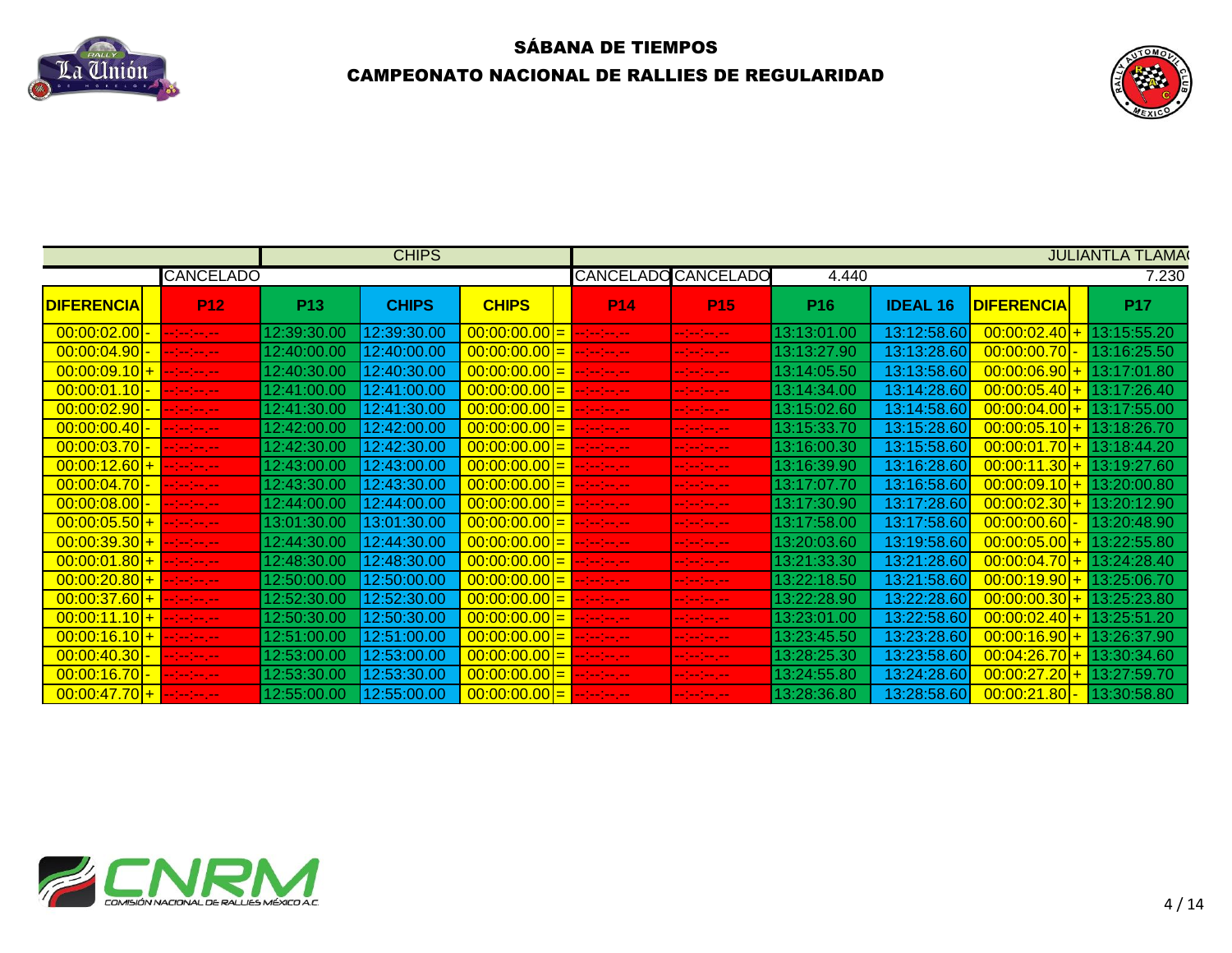



| CAZAPA       |                                                 |             |              |                       |                          |                            |                 |              |                   | <b>TLAMACAZAPA BUE</b> |
|--------------|-------------------------------------------------|-------------|--------------|-----------------------|--------------------------|----------------------------|-----------------|--------------|-------------------|------------------------|
|              |                                                 | 8.630       |              |                       |                          | <b>CANCELADO CANCELADO</b> | 2.750           |              |                   | 6.000                  |
| <b>IDEAL</b> | <b>DIFERENCIA</b>                               | <b>P18</b>  | <b>IDEAL</b> | <b>DIFERENCIA</b>     | <b>P19</b>               | <b>P20</b>                 | P <sub>21</sub> | <b>IDEAL</b> | <b>DIFERENCIA</b> | <b>P22</b>             |
| 13:15:55.70  | 00:00:00.50                                     | 13:17:43.60 | 13:17:42.80  | $00:00:00.80$ +       | er bestemmen             | eeles bezei                | 13:36:48.00     | 13:36:47.00  | 00:00:01.00       | 13:41:06.20            |
| 13:16:25.70  | $\boxed{00:00:00.20}$                           | 13:18:11.80 | 13:18:12.80  | [00:00:01.00]         | <b>Helen Stein Stein</b> | المسرمين مسامين            | 13:37:18.90     | 13:37:17.00  | 00:00:01.90       | 13:41:42.30            |
| 13:16:55.70  | $00:00:06.10$ + 13:18:32.00                     |             | 13:18:42.80  | $ 00:00:10.80 $ -     | المستوسط والمسا          | المسرمين مسامين            | 13:37:46.50     | 13:37:47.00  | 00:00:00.50       | 13:42:04.00            |
| 13:17:25.70  | $\mid 00:00:00.70 \mid + \mid 13:19:13.60 \mid$ |             | 13:19:12.80  | $00:00:00.80$ +       | <b>Section Section</b>   | المسرسين متراميد           | 13:38:14.30     | 13:38:17.00  | 00:00:02.70       | 13:42:35.70            |
| 13:17:55.70  | $[00:00:00.70]$ -                               | 13:19:41.90 | 13:19:42.80  | $ 00:00:00.90 $ -     | ومعاملته ومناسب          | المعرضة معارضه             | 13:38:46.80     | 13:38:47.00  | 00:00:00.20       | 13:43:06.00            |
| 13:18:25.70  | $00:00:01.00$ + 13:20:14.80                     |             | 13:20:12.80  | $00:00:02.00$ +       | $-1 - 1 - 1 - 1 - 1 - 1$ | المسرمين مترمين            | 13:39:15.90     | 13:39:17.00  | [00:00:01.10]     | 13:43:36.80            |
| 13:18:55.70  | $\mid 00:00:11.50 \mid - \mid 13:20:35.00 \mid$ |             | 13:20:42.80  | $\boxed{00:00:07.80}$ | $-1 - 1 - 1 - 1 - 1$     | المسرمين مسامين            | 13:39:41.10     | 13:39:47.00  | 00:00:05.90       | 13:43:57.60            |
| 13:19:25.70  | $00:00:01.90$ + 13:21:05.90                     |             | 13:21:12.80  | [00:00:06.90]         | <b>Helen Stein Stein</b> | رحم معاملتهم               | 13:40:15.20     | 13:40:17.00  | 00:00:01.80       | 13:44:38.40            |
| 13:19:55.70  | $00:00:05.10$ + 13:21:43.90                     |             | 13:21:42.80  | $00:00:01.10$ +       | $-1 - 1 - 1 - 1 - 1$     | --------                   | 13:40:39.00     | 13:40:47.00  | 00:00:08.00       | 13:44:54.40            |
| 13:20:25.70  | $ 00:00:12.80 $ -                               | 13:21:55.00 | 13:22:12.80  | 00:00:17.80           | <b>Helen Stein Stein</b> | المسرسين متراميد           | 13:40:49.80     | 13:41:17.00  | 00:00:27.20       | 13:45:06.00            |
| 13:20:55.70  | $\mid 00:00:06.80 \mid - \mid 13:22:46.90 \mid$ |             | 13:22:42.80  | $00:00:04.10$ +       | $1 - 1 - 1 - 1 - 1$      | المسترجعة ومعارضه          | 13:41:20.90     | 13:41:47     | 00:00:26.10       | 13:46:10.30            |
| 13:22:55.70  | $\boxed{00:00:00.10 + 13:24:44.30}$             |             | 13:24:42.80  | $00:00:01.50$ +       | $-1 - 1 - 1 - 1 - 1 - 1$ | المعرضة معارضه             | 13:43:46.50     | 13:43:47.00  | 00:00:00.50       | 13:48:06.50            |
| 13:24:25.70  | $\mid 00:00:02.70 \mid + \mid 13:26:00.90 \mid$ |             | 13:26:12.80  | [00:00:11.90]         | المسرحين مترامين         | المسترجع ومناجع            | 13:44:56.80     | 13:45:17     | 00:00:20.20       | 13:49:48.70            |
| 13:24:55.7   | $00:00:11.00$ + 13:26:40.20                     |             | 13:26:42.80  | [00:00:02.60]         |                          | erjenjen en                | 13:44:59.80     | 13:45:47.    | 00:00:47.20       | 13:50:03.10            |
| 13:25:25.7   | $[00:00:01.90]$ -                               | 13:27:24.70 | 13:27:12.80  | $00:00:11.90$ +       | --1-1-1-1                | -- <mark>-- -- --</mark>   | 13:46:01.90     | 13:46:17.00  | 00:00:15.10       | 13:50:42.30            |
| 13:25:55.70  | [00:00:04.50]                                   | 13:27:37.40 | 13:27:42.80  | 00:00:05.40           | المسرمين مترمين          | er besten en               | 13:46:33.30     | 13:46:47.00  | 00:00:13.70       | 13:51:02.60            |
| 13:26:25.70  | [00:00:12.20]                                   | 13:27:58.00 | 13:28:12.80  | [00:00:14.80]         | المسترجعة والمتراكب      | المسرمين مترمين            | 13:46:54.20     | 13:47:17.00  | 00:00:22.80       | 13:51:37.40            |
| 13:26:55.70  | $00:03:38.90$ +                                 | 13:31:37.70 | 13:28:42.80  | $00:02:54.90$ +       | المسترسم والمتواصد       | المسرمين مسامين            | 13:47:15.90     | 13:47:47.00  | 00:00:31.10       | 13:51:56.60            |
| 13:27:25.70  | [00:00:34.00]                                   | 13:29:25.90 | 13:29:12.80  | $00:00:13.10$ +       | <b>Section Section</b>   | المسرسين متراميد           | 13:48:06.80     | 13:48:17.00  | 00:00:10.20       | 13:52:27.90            |
| 13:31:55.70  | $00:00:56.90$ -                                 | 13:32:07.10 | 13:33:42.80  | 00:01:35.70 - ------- |                          | المسرسين متراميد           | 13:47:05.70     | 13:52:47.00  | 00:05:41.30       | 13:51:20.80            |

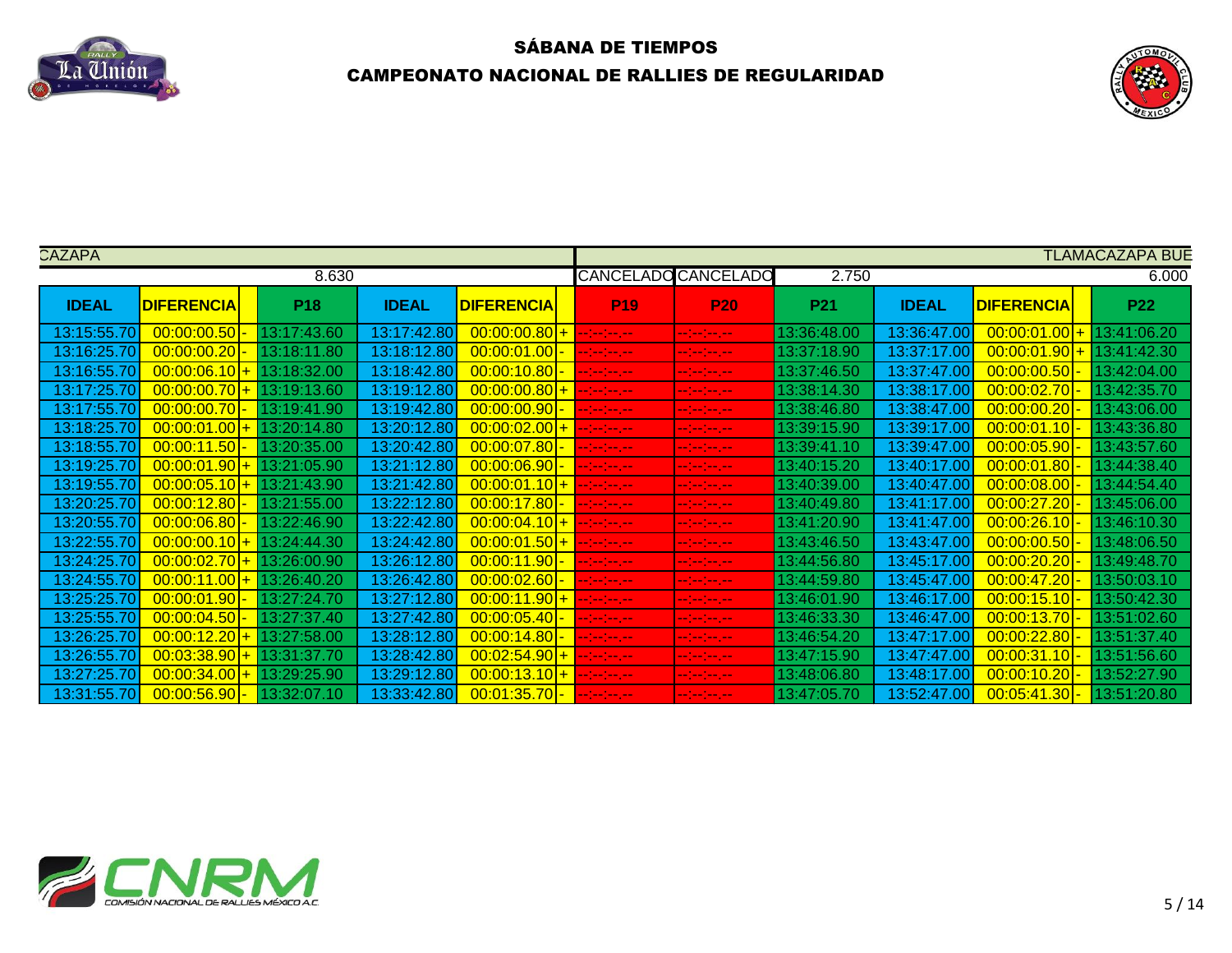



| <b>NAVISTA</b> |                   |             |              |                                        |                      |             |              |                                                 |             |              |
|----------------|-------------------|-------------|--------------|----------------------------------------|----------------------|-------------|--------------|-------------------------------------------------|-------------|--------------|
|                |                   | 8.150       |              |                                        | <b>CANCELADO</b>     | 6.790       |              |                                                 | 8.520       |              |
| <b>IDEAL</b>   | <b>DIFERENCIA</b> | <b>P23</b>  | <b>IDEAL</b> | <b>DIFERENCIA</b>                      | <b>P24</b>           | <b>P25</b>  | <b>IDEAL</b> | <b>DIFERENCIA</b>                               | <b>P26</b>  | <b>IDEAL</b> |
| 13:41:07.00    | 00:00:00.80       | 13:43:06.80 | 13:43:06.00  | $00:00:00.80$ +                        | $\sim$ 100 km $\sim$ | 14:09:57.30 | 14:09:58.00  | $[00:00:00.70]$ -                               | 14:11:19.60 | 14:11:20.00  |
| 13:41:37.00    | $00:00:05.30$ +   | 13:43:39.40 | 13:43:36.00  | $00:00:03.40$ + $-:-:--$               |                      | 14:10:28.30 | 14:10:28.00  | $00:00:00.30$ +                                 | 14:11:50.70 | 14:11:50.00  |
| 13:42:07.00    | $ 00:00:03.00 $ - | 13:44:11.30 | 13:44:06.00  | $00:00:05.30$ + $-:-:--$               |                      | 14:10:58.60 | 14:10:58.00  | $00:00:00.60$ +                                 | 14:12:21.40 | 14:12:20.00  |
| 13:42:37.00    | $00:00:01.30$ -   | 13:44:37.70 | 13:44:36.00  | $ 00:00:01.70 $ + $        -$          |                      | 14:11:27.80 | 14:11:28.00  | $ 00:00:00.20 $ -                               | 14:12:48.30 | 14:12:50.00  |
| 13:43:07.00    | $00:00:01.00$ -   | 13:45:05.40 | 13:45:06.00  | 00:00:00.60 - -------                  |                      | 14:11:56.20 | 14:11:58.00  | $00:00:01.80$ -                                 | 14:13:18.40 | 14:13:20.00  |
| 13:43:37.00    | $[00:00:00.20]$ - | 13:45:38.10 | 13:45:36.00  | $00:00:02.10$ + $-:-:--$               |                      | 14:12:32.90 | 14:12:28.00  | $00:00:04.90$ + 14:13:50.10                     |             | 14:13:50.00  |
| 13:44:07.00    | $ 00:00:09.40 $ - | 13:46:09.20 | 13:46:06.00  | 00:00:03.20 <sup> </sup> +  --:--:---- |                      | 14:12:59.00 | 14:12:58.00  | $\mid 00:00:01.00 \mid + \mid 14:14:21.30 \mid$ |             | 14:14:20.00  |
| 13:44:37.00    | $00:00:01.40$ +   | 13:46:42.00 | 13:46:36.00  | $00:00:06.00$ + $-:-:--$               |                      | 14:13:29.50 | 14:13:28.00  | $00:00:01.50$ + 14:14:51.60                     |             | 14:14:50.00  |
| 13:45:07.00    | $00:00:12.60$ -   | 13:47:06.80 | 13:47:06.00  | $ 00:00:00.80 $ + $ $ --:--:--.-       |                      | 14:13:58.70 | 14:13:58.00  | $00:00:00.70$ + 14:15:19.70                     |             | 14:15:20.00  |
| 13:45:37.00    | $00:00:31.00$ -   | 13:47:12.60 | 13:47:36.00  | 00:00:23.40 - --------                 |                      | 14:14:29.00 | 14:14:28.00  | $00:00:01.00$ + 14:15:43.50                     |             | 14:15:50.00  |
| 13:46:07.00    | $00:00:03.30$ +   | 13:48:07.40 | 13:48:06.00  | 00:00:01.40 + --------                 |                      | 14:14:57.00 | 14:14:58.00  | $[00:00:01.00]$ -                               | 14:16:13.30 | 14:16:20.00  |
| 13:48:07.00    | 00:00:00.50       | 13:50:09.40 | 13:50:06.00  | $00:00:03.40$ + $-:-:--$               |                      | 14:17:00.30 | 14:16:58.00  | $00:00:02.30$ +                                 | 14:18:22.00 | 14:18:20.00  |
| 13:49:37.00    | $00:00:11.70$ +   | 0.57777778  | 13:51:36.00  | 00:00:24.00 + --------                 |                      | 14:18:39.90 | 14:18:28.00  | $00:00:11.90$ +                                 | 14:19:50.30 | 14:19:50.00  |
| 13:50:07.00    | 00:00:03.90       | 13:52:14.70 | 13:52:06.00  | $00:00:08.70$ + $-:-:--$               |                      | 14:18:57.00 | 14:18:58.00  | [00:00:01.00]                                   | 14:20:16.00 | 14:20:20.00  |
| 13:50:37.00    | 00:00:05.30       | 13:52:43.50 | 13:52:36.00  | $ 00:00:07.50  +  --- --- $            |                      | 14:19:31.50 | 14:19:28.00  | $00:00:03.50+$                                  | 14:20:52.00 | 14:20:50.00  |
| 13:51:07.00    | [00:00:04.40]     | 13:53:03.70 | 13:53:06.00  | $00:00:02.30$ -                        |                      | 14:19:55.10 | 14:19:58.00  | $00:00:02.90$ -                                 | 14:21:17.60 | 14:21:20.00  |
| 13:51:37.00    | $00:00:00.40$ +   | 13:53:45.20 | 13:53:36.00  | $00:00:09.20$ + $-:-:---$              |                      | 14:20:58.00 | 14:20:28.00  | $00:00:30.00$ +                                 | 14:22:15.80 | 14:21:50.00  |
| 13:52:07.00    | $00:00:10.40$ -   | 13:54:36.60 | 13:54:06.00  | $00:00:30.60$ + $-$ - $-$ -            |                      | 14:21:08.00 | 14:20:58.00  | $00:00:10.00$ +                                 | 14:22:28.60 | 14:22:20.00  |
| 13:52:37.00    | $00:00:09.10$ -   | 13:54:51.90 | 13:54:36.00  | $ 00:00:15.90  +  ------ $             |                      | 14:21:27.10 | 14:21:28.00  | $00:00:00.90$ -                                 | 14:22:49.40 | 14:22:50.00  |
| 13:57:07.00    | $00:05:46.20$ -   | 13:53:43.70 | 13:59:06.00  | 00:05:22.30 <mark>- --------</mark>    |                      | 14:21:11.90 | 14:25:58.00  | $00:04:46.10$ -                                 | 14:22:52.40 | 14:27:20.00  |

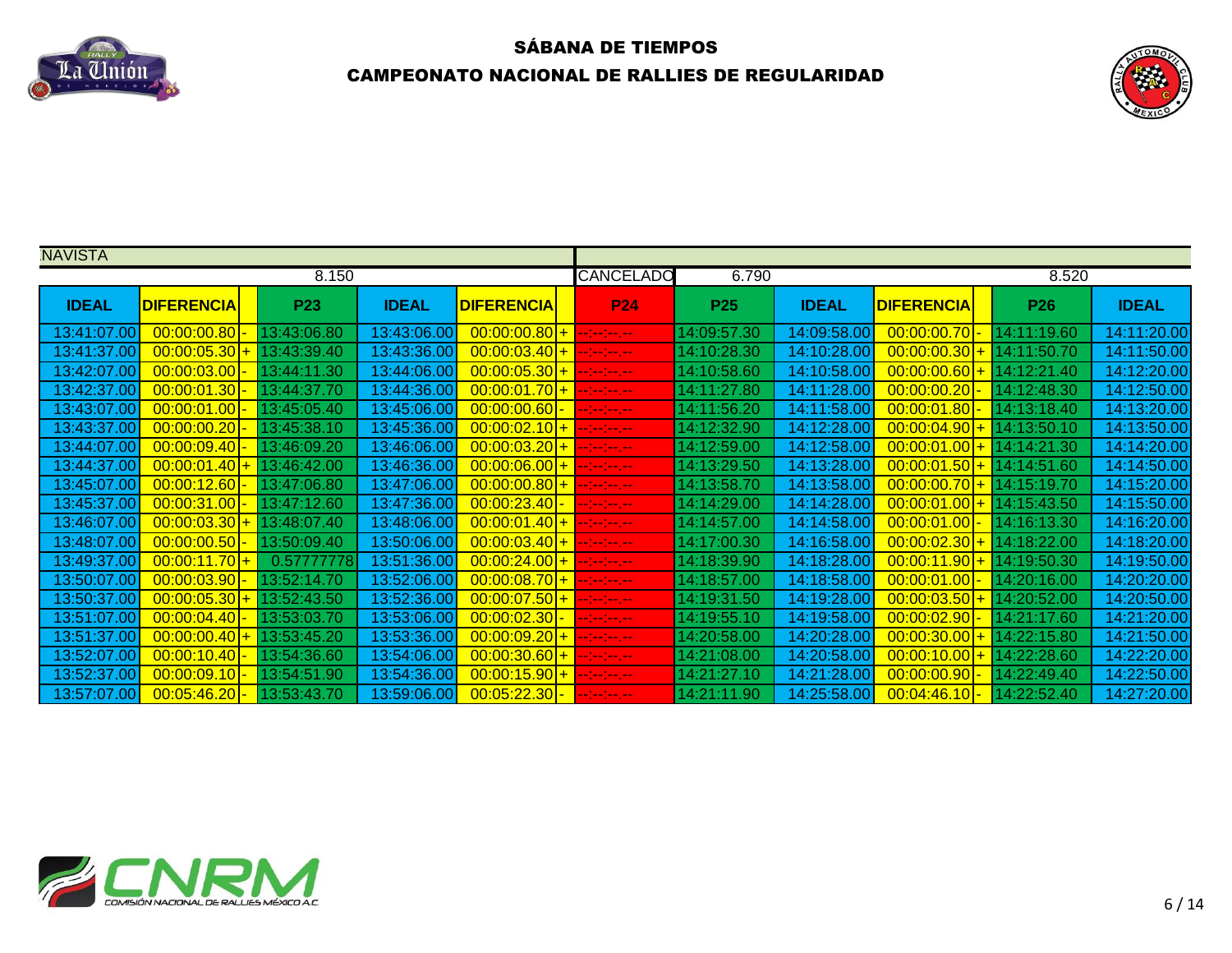



|                            | <b>AUTOPISTA A TAXCO</b> |              |                             |             |              |                   |                                                                                                                                                                                                                                                                                                                                                                                                                                                                                                  |             | <b>CHIPS</b> |                   |  |
|----------------------------|--------------------------|--------------|-----------------------------|-------------|--------------|-------------------|--------------------------------------------------------------------------------------------------------------------------------------------------------------------------------------------------------------------------------------------------------------------------------------------------------------------------------------------------------------------------------------------------------------------------------------------------------------------------------------------------|-------------|--------------|-------------------|--|
|                            | 9.840                    |              |                             | 10.970      |              |                   | <b>CANCELADO</b>                                                                                                                                                                                                                                                                                                                                                                                                                                                                                 |             |              |                   |  |
| <b>DIFERENCIA</b>          | <b>P27</b>               | <b>IDEAL</b> | <b>DIFERENCIA</b>           | <b>P28</b>  | <b>IDEAL</b> | <b>DIFERENCIA</b> | <b>P29</b>                                                                                                                                                                                                                                                                                                                                                                                                                                                                                       | <b>P30</b>  | <b>IDEAL</b> | <b>DIFERENCIA</b> |  |
| 00:00:00.40                | 14:12:23.10              | 14:12:23.30  | 00:00:00.20                 | 14:13:16.60 | 14:13:17.60  | 00:00:01.00       | مسرمين مستمي                                                                                                                                                                                                                                                                                                                                                                                                                                                                                     | 14:37:00.00 | 14:37:00.00  | $ 00:00:00.00 =$  |  |
| $00:00:00.70$ +            | 14:12:53.00              | 14:12:53.30  | $00:00:00.30$ -             | 14:13:48.90 | 14:13:47.60  | $00:00:01.30$ +   |                                                                                                                                                                                                                                                                                                                                                                                                                                                                                                  | 14:44:00.00 | 14:44:00.00  | 00:00:00.00       |  |
| $00:00:01.40$ +            | 14:13:25.10              | 14:13:23.30  | $00:00:01.80$ +             | 14:14:18.80 | 14:14:17.60  | $00:00:01.20$ +   | المستراسين المستراسية                                                                                                                                                                                                                                                                                                                                                                                                                                                                            | 14:38:30.00 | 14:38:30.00  | 00:00:00.00       |  |
| $00:00:01.70$ -            | 14:13:52.80              | 14:13:53.30  | $00:00:00.50$ -             | 14:14:45.60 | 14:14:47.60  | $00:00:02.00$ -   | <u> Linda e la c</u>                                                                                                                                                                                                                                                                                                                                                                                                                                                                             | 14:57:30.00 | 14:57:30.00  | $00:00:00.00$ =   |  |
| $00:00:01.60$ -            | 14:14:22.00              | 14:14:23.30  | $00:00:01.30$ -             | 14:15:15.90 | 14:15:17.60  | $00:00:01.70$ -   | $    -$                                                                                                                                                                                                                                                                                                                                                                                                                                                                                          | 14:58:00.00 | 14:58:00.00  | $00:00:00.00 =$   |  |
| $00:00:00.10$ +            | 14:14:53.90              | 14:14:53.30  | $00:00:00.60$ + 14:15:45.70 |             | 14:15:47.60  | $00:00:01.90$ -   |                                                                                                                                                                                                                                                                                                                                                                                                                                                                                                  | 14:39:30.00 | 14:39:30.00  | 00:00:00.00       |  |
| $00:00:01.30$ +            | 14:15:23.40              | 14:15:23.30  | $00:00:00.10$ + 14:16:14.60 |             | 14:16:17.60  | [00:00:03.00]     | $-1 - 1 - 1$                                                                                                                                                                                                                                                                                                                                                                                                                                                                                     | 14:58:30.00 | 14:58:30.00  | 00:00:00.00       |  |
| $00:00:01.60$ +            | 14:15:54.90              | 14:15:53.30  | $00:00:01.60$ + 14:16:49.10 |             | 14:16:47.60  | $00:00:01.50$ +   |                                                                                                                                                                                                                                                                                                                                                                                                                                                                                                  | 14:38:00.00 | 14:38:00.00  | $ 00:00:00.00 =$  |  |
| [00:00:00.30]              | 14:16:22.30              | 14:16:23.30  | $00:00:01.00$ -             | 14:17:16.30 | 14:17:17.60  | $00:00:01.30$ -   | $\begin{array}{cccccc} -1 & -1 & -1 & -1 & -1 \\ \end{array}$                                                                                                                                                                                                                                                                                                                                                                                                                                    | 14:42:00.00 | 14:42:00.00  | $00:00:00.00$ =   |  |
| 00:00:06.50                | 14:16:41.90              | 14:16:53.30  | $00:00:11.40$ -             | 14:17:30.40 | 14:17:47.60  | 00:00:17.20       | <u>e je je je pr</u>                                                                                                                                                                                                                                                                                                                                                                                                                                                                             | 14:40:00.00 | 14:40:00.00  | $00:00:00.00$ =   |  |
| [00:00:06.70]              | 14:17:20.10              | 14:17:23.30  | 00:00:03.20                 | 14:18:12.60 | 14:18:17.60  | [00:00:05.00]     | المسرومين مسترمينا                                                                                                                                                                                                                                                                                                                                                                                                                                                                               | 14:41:00.00 | 14:41:00.00  | $00:00:00.00$ =   |  |
| $00:00:02.00$ +            | 14:19:24.50              | 14:19:23.30  | 00:00:01.20                 | 14:20:19.90 | 14:20:17.60  | $00:00:02.30$ +   | المعرضة إلماركة                                                                                                                                                                                                                                                                                                                                                                                                                                                                                  | 14:40:30.00 | 14:40:30.00  | $00:00:00.00$ =   |  |
| $00:00:00.30$ +            | 14:20:50.70              | 14:20:53.30  | $00:00:02.60$ -             | 14:21:46.60 | 14:21:47.60  | 00:00:01.00       | وتعارضه وتعارضه                                                                                                                                                                                                                                                                                                                                                                                                                                                                                  | 14:42:30.00 | 14:42:30.00  | $ 00:00:00.00 =$  |  |
| 00:00:04.00                | 14:21:27.30              | 14:21:23.30  | $00:00:04.00$ +             | 14:22:23.30 | 14:22:17.60  | $00:00:05.70$ +   | مسرمين مستمي                                                                                                                                                                                                                                                                                                                                                                                                                                                                                     | 14:46:30.00 | 14:46:30.00  | 00:00:00.00       |  |
| $00:00:02.00$ +            | 14:21:52.80              | 14:21:53.30  | $00:00:00.50$ -             | 14:22:50.00 | 14:22:47.60  | $00:00:02.40$ +   | المسترجعة والمتراجعة                                                                                                                                                                                                                                                                                                                                                                                                                                                                             | 14:47:00.00 | 14:47:00.00  | 00:00:00.00       |  |
| [00:00:02.40]              | 14:22:22.00              | 14:22:23.30  | $00:00:01.30$ -             | 14:23:13.40 | 14:23:17.60  | $00:00:04.20$ -   | $\begin{tabular}{ll} \multicolumn{2}{c} {\textbf{a}} & \multicolumn{2}{c} {\textbf{a}} & \multicolumn{2}{c} {\textbf{a}} \\ \multicolumn{2}{c} {\textbf{a}} & \multicolumn{2}{c} {\textbf{a}} & \multicolumn{2}{c} {\textbf{a}} \\ \multicolumn{2}{c} {\textbf{a}} & \multicolumn{2}{c} {\textbf{a}} & \multicolumn{2}{c} {\textbf{a}} \\ \multicolumn{2}{c} {\textbf{a}} & \multicolumn{2}{c} {\textbf{a}} & \multicolumn{2}{c} {\textbf{a}} \\ \multicolumn{2}{c} {\textbf{a}} & \multicolumn$ | 14:47:30.00 | 14:47:30.00  | 00:00:00.00       |  |
| $00:00:25.80+$             | 14:23:14.90              | 14:22:53.30  | $00:00:21.60$ +             | 14:24:06.00 | 14:23:47.60  | $00:00:18.40$ +   | $\begin{array}{ccccccccc} \multicolumn{2}{c }{\multicolumn{2}{c }{\multicolumn{2}{c }{\multicolumn{2}{c}}}{\multicolumn{2}{c }{\multicolumn{2}{c}}}{\multicolumn{2}{c }{\multicolumn{2}{c}}}{\multicolumn{2}{c }{\multicolumn{2}{c}}}{\multicolumn{2}{c }{\multicolumn{2}{c}}}{\multicolumn{2}{c }{\multicolumn{2}{c}}}{\multicolumn{2}{c }{\multicolumn{2}{c}}}{\multicolumn{2}{c }{\multicolumn{2}{c}}}{\multicolumn{2}{c }{\multicolumn{2}{c}}}{\multicolumn{2}{c }{\$                        | 14:48:00.00 | 14:48:00.00  | $00:00:00.00$ =   |  |
| $\overline{00:00:08.60}$ + | 14:23:32.30              | 14:23:23.30  | $00:00:09.00$ +             | 14:24:24.40 | 14:24:17.60  | $00:00:06.80$ +   | <b>Participation</b>                                                                                                                                                                                                                                                                                                                                                                                                                                                                             | 14:49:30.00 | 14:49:30.00  | $00:00:00.00 =$   |  |
| [00:00:00.60]              | 14:23:51.60              | 14:23:53.30  | $00:00:01.70$ -             | 14:24:48.00 | 14:24:47.60  | $00:00:00.40$ +   | <u>La provincia del</u>                                                                                                                                                                                                                                                                                                                                                                                                                                                                          | 14:49:00.00 | 14:49:00.00  | $00:00:00.00$ =   |  |
| $00:04:27.60$ -            | 14:24:02.50              | 14:28:23.30  | $ 00:04:20.80 $ -           | 14:24:57.40 | 14:29:17.60  | $00:04:20.20$ -   | <b>Belgium</b>                                                                                                                                                                                                                                                                                                                                                                                                                                                                                   | 14:48:30.00 | 14:48:30.00  | $00:00:00.00 =$   |  |

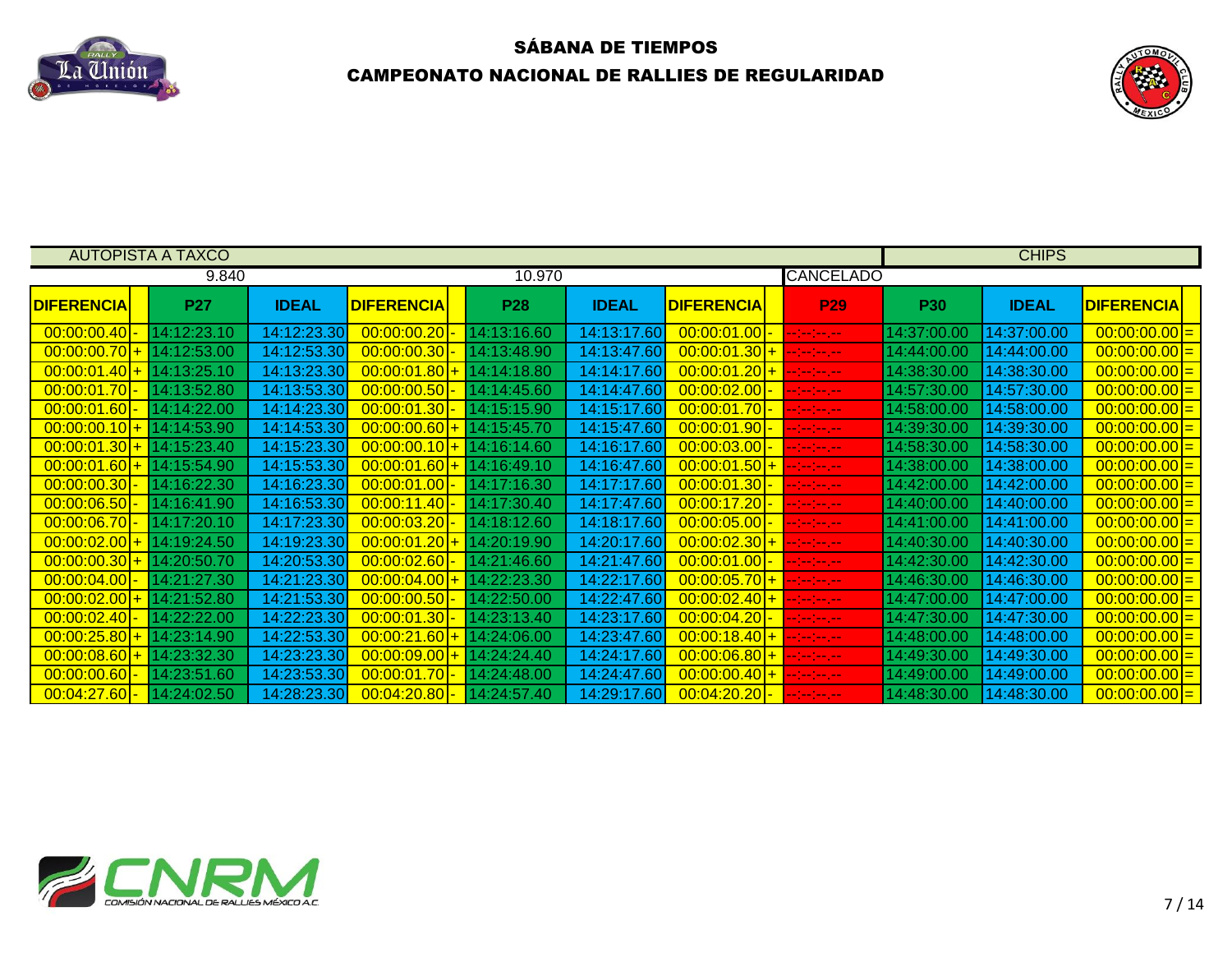



|             | <b>SALIDA JARDIN BORDA</b> |                                         | <b>AXIXINTLA GRUTAS</b> |                          |             |              |                                                 |       |             |              |                   |             |  |
|-------------|----------------------------|-----------------------------------------|-------------------------|--------------------------|-------------|--------------|-------------------------------------------------|-------|-------------|--------------|-------------------|-------------|--|
|             | <b>LECTURA CHIPS</b>       |                                         |                         | <b>CANCELADO</b>         | 1.680       |              |                                                 | 4.260 |             |              | 5.020             |             |  |
| <b>P31</b>  | <b>IDEAL</b>               | <b>DIFERENCIA</b>                       |                         | <b>P32</b>               | <b>P33</b>  | <b>IDEAL</b> | <b>DIFERENCIA</b>                               |       | <b>P34</b>  | <b>IDEAL</b> | <b>DIFERENCIA</b> | <b>P35</b>  |  |
| 14:57:30.00 | 14:57:30.00                | $ 00:00:00.00 $ =                       |                         | المسترجعة والمتراجية     | 15:27:19.00 | 15:27:19.00  | $\mid 00:00:00.00 \mid = \mid 15:29:21.90 \mid$ |       |             | 15:29:21.70  | $00:00:00.20$ +   | 15:30:14.60 |  |
| 14:58:00.00 | 14:58:00.00                | $\mid 00:00:00.00 \mid = 0$             |                         | مسترسم ومنازعها          | 15:27:49.70 | 15:27:49.00  | $00:00:00.70$ + 15:29:53.10                     |       |             | 15:29:51.70  | $00:00:01.40$ +   | 15:30:48.30 |  |
| 14:58:30.00 | 14:58:30.00                | $\mid 00:00:00.00 \mid = 0$             |                         | -------                  | 15:28:18.30 | 15:28:19.00  | $00:00:00.70$ -                                 |       | 15:30:31.90 | 15:30:21.70  | $00:00:10.20$ +   | 15:31:27.50 |  |
| 14:59:00.00 | 14:59:00.00                | $ 00:00:00.00 $ =                       |                         | المسترجعة والمتواصد      | 15:28:54.70 | 15:28:49.00  | $00:00:05.70$ + 15:30:52.70                     |       |             | 15:30:51.70  | $00:00:01.00$ +   | 15:31:46.10 |  |
| 14:59:30.00 | 14:59:30.00                |                                         |                         |                          | 15:29:17.80 | 15:29:19.00  | $00:00:01.20$   $15:31:20.60$                   |       |             | 15:31:21.70  | $00:00:01.10$ -   | 15:32:14.20 |  |
| 15:00:00.00 | 15:00:00.00                | $00:00:00.00$ = $-:-:---$               |                         |                          | 15:29:50.10 | 15:29:49.00  | $00:00:01.10$ + $15:31:52.30$                   |       |             | 15:31:51.70  | $00:00:00.60$ +   | 15:32:45.30 |  |
| 15:00:30.00 | 15:00:30.00                | $ 00:00:00.00 $ = $ -1-1-1-1-1-1 $      |                         |                          | 15:30:20.40 | 15:30:19.00  | $00:00:01.40$ + 15:32:16.20                     |       |             | 15:32:21.70  | 00:00:05.50       | 15:32:59.40 |  |
| 15:00:30.00 | 15:00:30.00                | $ 00:00:00.00 $ = $ -1-1-1-1-1-1 $      |                         |                          | 15:30:49.70 | 15:30:49.00  | $00:00:00.70$ + 15:32:47.90                     |       |             | 15:32:51.70  | 00:00:03.80       | 15:33:42.70 |  |
| 15:01:00.00 | 15:01:00.00                | $ 00:00:00.00 $ = $ -1-1-1-1-1 $        |                         |                          | 15:31:21.20 | 15:31:19.00  | $00:00:02.20$ + 15:33:36.20                     |       |             | 15:33:21.70  | $00:00:14.50+$    | 15:34:17.10 |  |
| 15:01:30.00 | 15:01:30.00                | $ 00:00:00.00 $ =                       |                         | $-1 - 1 - 1 - 1 - 1 - 1$ | 15:31:54.50 | 15:31:49.00  | $00:00:05.50$ + 15:33:43.90                     |       |             | 15:33:51.70  | 00:00:07.80       | 15:34:25.60 |  |
| 15:03:30.00 | 15:03:30.00                | $00:00:00.00$ = $-:-:---$               |                         |                          | 15:32:21.50 | 15:32:19.00  | $00:00:02.50$ + 15:34:09.90                     |       |             | 15:34:21.70  | 00:00:11.80       | 15:34:47.30 |  |
| 15:02:00.00 | 15:02:00.00                | $ 00:00:00.00 $ =                       |                         | <b>Participation</b>     | 15:34:21.50 | 15:34:19.00  | $00:00:02.50$ + 15:36:20.30                     |       |             | 15:36:21.70  | 00:00:01.40       | 15:37:14.20 |  |
| 15:04:00.00 | 15:04:00.00                | $ 00:00:00.00 $ =                       |                         | <u> - - - - - - - </u>   | 15:35:52.40 | 15:35:49.00  | $00:00:03.40$ + 15:37:51.10                     |       |             | 15:37:51.70  | 00:00:00.60       | 15:38:24.70 |  |
| 15:05:00.00 | 15:05:00.00                | $00:00:00.00$ =                         |                         | المسترسم ومسترسما        | 15:36:18.50 | 15:36:19.00  | $00:00:00.50$ -                                 |       | 15:38:19.80 | 15:38:21.70  | 00:00:01.90       | 15:38:57.20 |  |
| 15:06:30.00 | 15:06:30.00                | $00:00:00.00$ = $-:-:---$               |                         |                          | 15:36:43.90 | 15:36:49.00  | 00:00:05.10                                     |       | 15:38:42.00 | 15:38:51.70  | 00:00:09.70       | 15:39:46.20 |  |
| 15:07:00.00 | 15:07:00.00                | $\mid 00:00:00.00 \mid = \mid --:-:---$ |                         |                          | 15:37:18.60 | 15:37:19.00  | $00:00:00.40$ -                                 |       | 15:39:14.80 | 15:39:21.70  | [00:00:06.90]     | 15:40:06.90 |  |
| 15:07:30.00 | 15:07:30.00                | $00:00:00.00$ = $-:-:---$               |                         |                          | 15:37:34.40 | 15:37:49.00  | [00:00:14.60]                                   |       | 15:39:35.70 | 15:39:51.70  | [00:00:16.00]     | 15:40:15.90 |  |
| 15:08:00.00 | 15:08:00.00                |                                         |                         |                          | 15:37:36.60 | 15:38:19.00  | [00:00:42.40]                                   |       | 15:39:42.60 | 15:40:21.70  | [00:00:39.10]     | 15:40:24.70 |  |
| 15:13:30.00 | 15:13:30.00                | $ 00:00:00.00 $ = $ -1-1-1-1-1-1 $      |                         |                          | 15:40:38.40 | 15:38:49.00  | $00:01:49.40$ +                                 |       | 15:42:26.80 | 15:40:51.70  | $00:01:35.10$ +   | 15:43:02.00 |  |
| 15:14:00.00 | 15:14:00.00                | $ 00:00:00.00 $ = $ -1-1-1-1-1-1-1 $    |                         |                          | 15:40:40.20 | 15:43:19.00  | $00:02:38.80$ - 15:42:30.30                     |       |             | 15:45:21.70  | $00:02:51.40$ -   | 15:43:07.90 |  |

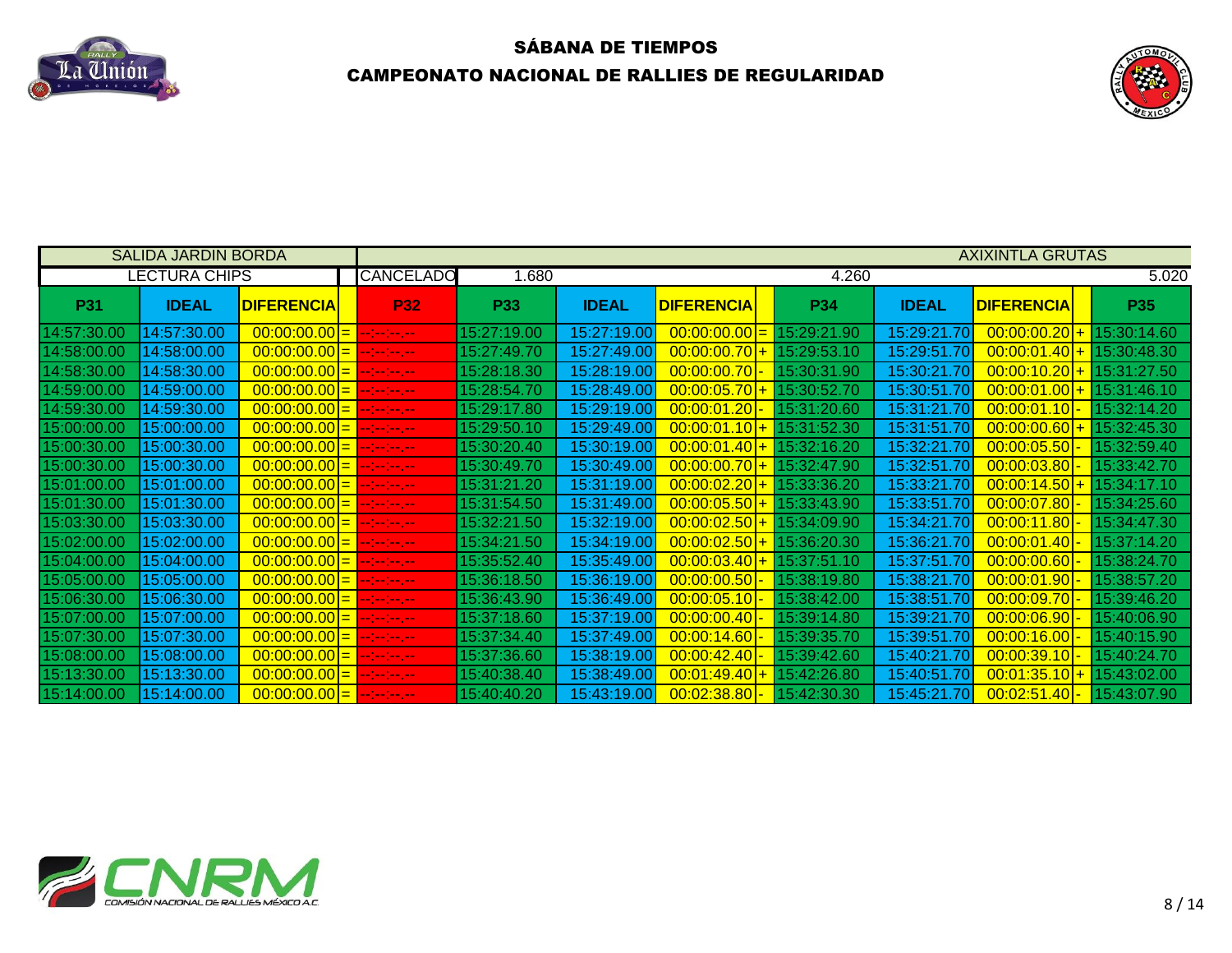



|              |                   |                               |                              |                                 |                                                 | <b>FIN LIMITADA MICHAPA</b> |                                                                                                                                                                                                                                                                                                                                                                                                                                    |                  |             |              |
|--------------|-------------------|-------------------------------|------------------------------|---------------------------------|-------------------------------------------------|-----------------------------|------------------------------------------------------------------------------------------------------------------------------------------------------------------------------------------------------------------------------------------------------------------------------------------------------------------------------------------------------------------------------------------------------------------------------------|------------------|-------------|--------------|
|              |                   | 7.060                         |                              |                                 | 7.180                                           |                             |                                                                                                                                                                                                                                                                                                                                                                                                                                    | <b>CANCELADO</b> | 5.050       |              |
| <b>IDEAL</b> | <b>DIFERENCIA</b> | P36                           | <b>IDEAL</b>                 | <b>DIFERENCIA</b>               | <b>P37</b>                                      | <b>IDEAL</b>                | <b>DIFERENCIA</b>                                                                                                                                                                                                                                                                                                                                                                                                                  | P <sub>38</sub>  | <b>P39</b>  | <b>IDEAL</b> |
| 15:30:15.9   |                   |                               | 15:31:59.00                  | $00:00:00.30$ +                 | 15:38:29                                        | 15:38:29.0                  | $\frac{00:00:00.00}{ } = \frac{1}{2}$                                                                                                                                                                                                                                                                                                                                                                                              |                  | 15:57:25.20 | 15:57:25.7   |
|              |                   |                               |                              | $ 00:00:01.90 $ -               | 15:39:00                                        |                             | $15:38:59.00$ 00:00:01.00 + -------                                                                                                                                                                                                                                                                                                                                                                                                |                  | 15:57:59.30 | 15:57:55.70  |
|              |                   |                               | 15:32:59.00                  | $00:00:14.20$ + 15:39:23.30     |                                                 | 15:39:29.00                 | $ 00:00:05.70 $ -                                                                                                                                                                                                                                                                                                                                                                                                                  | --1-1-1-1-1      | 15:58:22.90 | 15:58:25.70  |
| 15:31:45.90  |                   | $00:00:00.20$ + $15:33:28.00$ |                              |                                 |                                                 |                             | 15:33:29.00 00:00:01.00 15:39:59.40 15:39:59.00 00:00:00.40 + --:--:--.--                                                                                                                                                                                                                                                                                                                                                          |                  | 15:58:58.10 | 15:58:55.70  |
| 15:32:15.90  | [00:00:01.70]     |                               | 15:33:59.00                  |                                 | $\frac{00:00:01.80}{00:00000}$ - 15:40:27.80    |                             |                                                                                                                                                                                                                                                                                                                                                                                                                                    |                  | 15:59:24.80 | 15:59:25.70  |
| 15:32:45.9   | $00:00:00.60$ -   | - 15:34:29.50                 | 15:34:29.00                  |                                 | $\frac{00:00:00.50 + 15:41:00.00}{15}$          |                             | $15:40:59.00$ $00:00:01.00$ + $-:-:--$                                                                                                                                                                                                                                                                                                                                                                                             |                  | 15:59:56.30 | 15:59:55.70  |
|              |                   |                               | 15:34:59.00                  | $[00:00:05.10] - [15:41:27.00]$ |                                                 | 15:41:29.00                 | $ 00:00:02.00 $ -                                                                                                                                                                                                                                                                                                                                                                                                                  | المسرمين مسترمين | 16:00:22.80 | 16:00:25.70  |
|              | $00:00:03.20$ .   | 15:35:44 40 I                 | 15:35:29.00                  |                                 | $00:00:15.40$ + 15:42:04.60                     | 15:41:59.00                 | 00:00:05.60 + --------                                                                                                                                                                                                                                                                                                                                                                                                             |                  | 16:01:03.20 | 16:00:55.7   |
| 15:34:15.9   |                   |                               | 15:35:59.00                  |                                 | $\boxed{00:00:00.40}$ - 15:42:31.60             | 15:42:29.00                 | $ 00:00:02.60  +  -.-.-.$                                                                                                                                                                                                                                                                                                                                                                                                          |                  | 16:01:27.60 | 16:01:25.70  |
| 15:34:45.90  | [00:00:20.30]     | 15:36:12.30                   | 15:36:29.00                  |                                 |                                                 | 15:42:59.00                 | 00:00:27.30 + --------                                                                                                                                                                                                                                                                                                                                                                                                             |                  | 16:01:50.50 | 16:01:55.70  |
|              |                   |                               |                              |                                 |                                                 |                             | $-15:36:59.00$ $-00:00:05.50$ $-15:43:48.50$ $-15:43:29.00$ $-00:00:19.50$ $+$ $-1-1-1-1$                                                                                                                                                                                                                                                                                                                                          |                  | 16:02:17.90 | 16:02:25.70  |
|              |                   | 5:38:59.40                    |                              |                                 |                                                 |                             | $-15.38.59.00$ $00.00.00.40 + 15.45.44.20$ $15.45.29.00$ $00.00.15.20 + -1.1$                                                                                                                                                                                                                                                                                                                                                      |                  | 16:04:34.50 | 16:04:25.70  |
| 15:38:45.90  |                   |                               |                              |                                 |                                                 |                             | $\textbf{00:00:21.20} \textcolor{red}{\textbf{-15:40:30.50}} \textcolor{red}{\textbf{-15:40:29.00}} \textcolor{red}{\textbf{-15:40:29.00}} \textcolor{red}{\textbf{-00:00:01.50}} \textcolor{red}{\textbf{+}} \textcolor{red}{\textbf{-15:48:53.40}} \textcolor{red}{\textbf{-15:46:59.00}} \textcolor{red}{\textbf{-00:01:54.40}} \textcolor{red}{\textbf{+}} \textcolor{red}{\textbf{+}} \textcolor{red}{\textbf{-}} \textcolor$ |                  | 16:06:02.20 | 16:05:55.70  |
| 15:39:15.90  |                   | 15:41:18.40                   | 15.40:59.00                  |                                 | $\frac{00:00:19.40 + 15:48:54.60}{1500}$        |                             |                                                                                                                                                                                                                                                                                                                                                                                                                                    |                  | 16:06:51.40 | 16:06:25.70  |
| 15:39:45.9   |                   | $00:00:00.30$ + 15:41:21.90   |                              |                                 |                                                 |                             | $15:47:59.00$ 00:00:57.90 + --------                                                                                                                                                                                                                                                                                                                                                                                               |                  | 16:07:00.00 | 16:06:55.70  |
|              |                   |                               | _15:41:59.00  <mark>_</mark> |                                 | $\mid 00:00:08.20 \mid - \mid 15:48:58.00 \mid$ | 15:48:29.00                 | 00:00:29.00 + --------                                                                                                                                                                                                                                                                                                                                                                                                             |                  | 16:07:25.20 | 16:07:25.70  |
|              |                   | 15:42:06.50                   | 15:42:29.00                  |                                 | $00:00:22.50$ - 15:50:45.50                     | 15:48:59.0                  | 00:01:46.50 + --------                                                                                                                                                                                                                                                                                                                                                                                                             |                  | 16:08:04.50 | 16:07:55.7   |
|              |                   |                               | 15:42:59.00                  | $[00:00:44.70]$ -               |                                                 | 15:49:29.00                 | $00:01:34.90$ + $-:-:--$                                                                                                                                                                                                                                                                                                                                                                                                           |                  | 6:08:48.30  | 16:08:25.70  |
| 15:41:45.90  |                   | $00:01:16.10$ + $15:44:20.90$ | 15:43:29.00                  | $00:00:51.90$ + 15:51:43.60     |                                                 | 15:49:59.00                 | $\frac{00:01:44.60 + \cdots}{\cdots}$                                                                                                                                                                                                                                                                                                                                                                                              |                  | 6:08:49.30  | 16:08:55.70  |
|              |                   |                               |                              |                                 |                                                 |                             | .15:46:15.90 <mark>  00:03:08.00 - 15:44:41.50   15:47:59.00  00:03:17.50 - 1</mark> 5:51:50.80   15:54:29.00 <mark>  00:02:38.20 - -</mark> ---------                                                                                                                                                                                                                                                                             |                  |             |              |

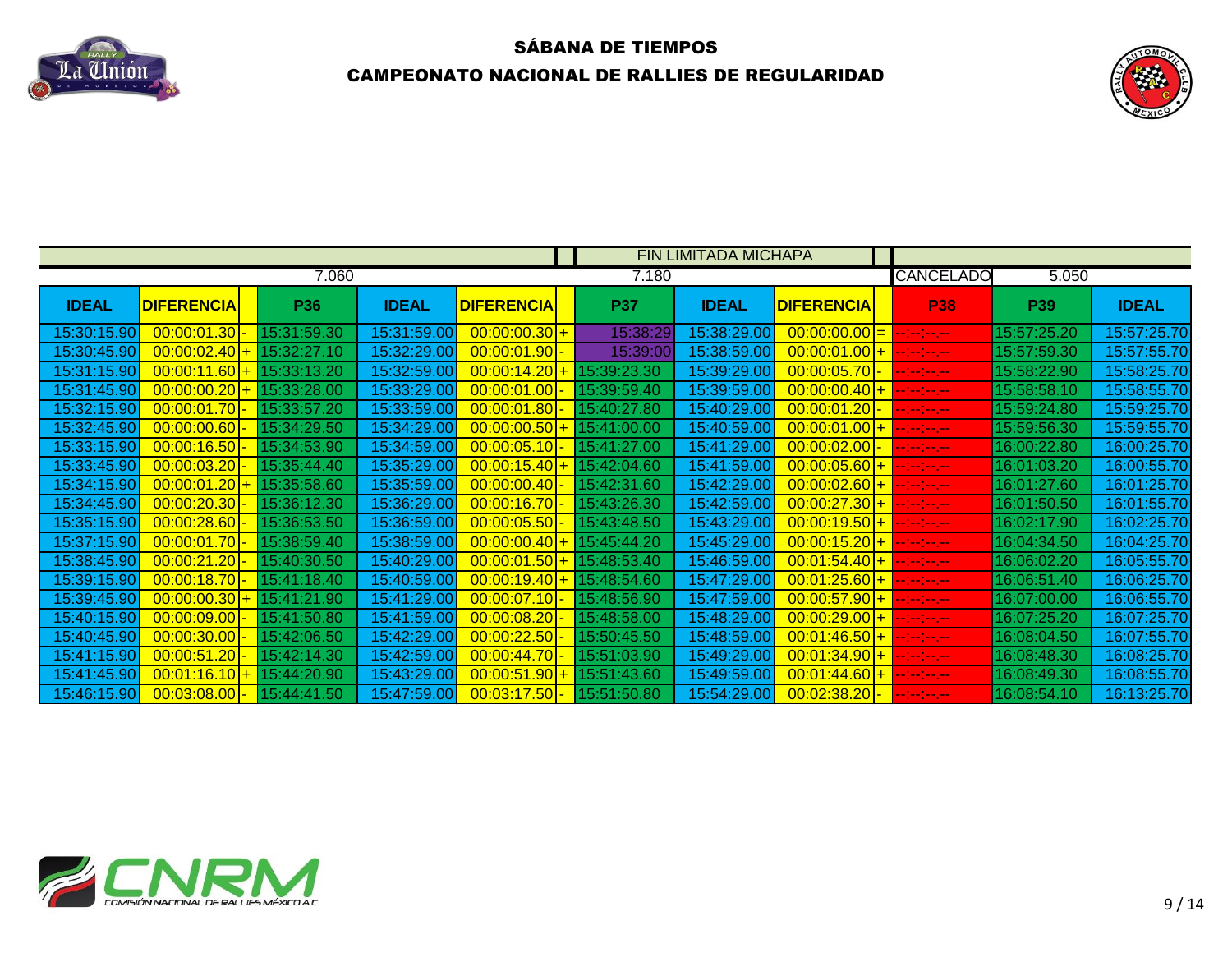



|                   |             |              |                    |             |              | COCOYOTLA ZUMPAHUACAN SANTA CRUZ ATEMPA |             |              |                   |                     |
|-------------------|-------------|--------------|--------------------|-------------|--------------|-----------------------------------------|-------------|--------------|-------------------|---------------------|
|                   | 8.920       |              |                    | 9.150       |              |                                         | 10.840      |              |                   | <b>CANCELADO</b>    |
| <b>DIFERENCIA</b> | <b>P40</b>  | <b>IDEAL</b> | <b>DIFERENCIA</b>  | <b>P41</b>  | <b>IDEAL</b> | <b>DIFERENCIA</b>                       | <b>P42</b>  | <b>IDEAL</b> | <b>DIFERENCIA</b> | <b>P43</b>          |
| 00:00:00.50       | 16:00:46.20 | 16:00:47.20  | 00:00:01.00        | 16:01:02.90 | 16:01:02.20  | $00:00:00.70$ +                         | 16:02:49.10 | 16:02:50.50  | $00:00:01.40$ -   | سترسم ومراسم        |
| $00:00:03.60$ +   | 16:01:17.70 | 16:01:17.20  | 00:00:00.50        | 16:01:31.80 | 16:01:32.20  | [00:00:00.40]                           | 16:03:06.80 | 16:03:20.50  | $00:00:13.70$ -   | ومرامين متراميا     |
| 00:00:02.80       | 16:01:52.00 | 16:01:47.20  | 00:00:04.80<br>$+$ | 16:02:03.90 | 16:02:02.20  | $00:00:01.70$ + 16:03:49.90             |             | 16:03:50.50  | $00:00:00.60$ -   | ومعرضه ومنزعه       |
| $00:00:02.40$ +   | 16:02:19.60 | 16:02:17.20  | 00:00:02.40        | 16:02:36.30 | 16:02:32.20  | $00:00:04.10$ <sup>+</sup>              | 16:04:21.80 | 16:04:20.50  | $00:00:01.30$ +   | المسرسم ومساومه     |
| 00:00:00.90       | 16:02:46.80 | 16:02:47.20  | 00:00:00.40        | 16:03:00.50 | 16:03:02.20  | $00:00:01.70$ -                         | 16:04:47.60 | 16:04:50.50  | [00:00:02.90]     |                     |
| $00:00:00.60$ +   | 16:03:16.80 | 16:03:17.20  | 00:00:00.40        | 16:03:32.80 | 16:03:32.20  | $ 00:00:00.60 + $                       | 16:05:20.40 | 16:05:20.50  | [00:00:00.10]     | المسترجعة والمتراجة |
| 00:00:02.90       | 16:03:45.00 | 16:03:47.20  | 00:00:02.20        | 16:03:58.50 | 16:04:02.20  | $ 00:00:03.70 $ -                       | 16:05:48.10 | 16:05:50.50  | [00:00:02.40]     | en bestemmen        |
| $00:00:07.50$ +   | 16:04:30.60 | 16:04:17.20  | 00:00:13.40<br>$+$ | 16:04:42.60 | 16:04:32.20  | $00:00:10.401+$                         | 16:06:17.90 | 16:06:20.50  | [00:00:02.60]     | المسرمين مترامي     |
| $00:00:01.90$ +   | 16:04:45.70 | 16:04:47.20  | 00:00:01.50        | 16:04:59.30 | 16:05:02.20  | $00:00:02.90$ -                         | 16:06:47.70 | 16:06:50.50  | [00:00:02.80]     | المسرمين مترمي      |
| 00:00:05.20       | 16:05:24.50 | 16:05:17.20  | 00:00:07.30<br>$+$ | 16:05:37.90 | 16:05:32.20  | $00:00:05.70$ +                         | 16:07:13.80 | 16:07:20.50  | $00:00:06.70$ -   | مسرمين مسترمي       |
| [00:00:07.80]     | 16:05:46.30 | 16:05:47.20  | 00:00:00.90        | 16:05:58.10 | 16:06:02.20  | $00:00:04.10$ -                         | 16:07:48.00 | 16:07:50.50  | $00:00:02.50$ .   | ومعارضه ومناسب      |
| $00:00:08.80$ +   | 16:07:58.10 | 16:07:47.20  | 00:00:10.90<br>$+$ | 16:08:10.00 | 16:08:02.20  | $00:00:07.80$ + 16:09:55.50             |             | 16:09:50.50  | $00:00:05.00$ +   | سترسخ سترسد         |
| $00:00:06.50$ +   | 16:09:30.80 | 16:09:17.20  | 00:00:13.60<br>$+$ | 16:09:44.20 | 16:09:32.20  | $00:00:12.00$ +                         | 16:11:20.90 | 16:11:20.50  | $00:00:00.40$ +   | an an an an         |
| $00:00:25.70$ +   | 16:09:54.40 | 16:09:47.20  | 00:00:07.20<br>$+$ | 16:10:05.50 | 16:10:02.20  | $00:00:03.30$ +                         | 16:11:37.00 | 16:11:50.50  | $00:00:13.50$ -   | ومعارضه ومناسب      |
| $00:00:04.30$ +   | 16:10:19.40 | 16:10:17.20  | 00:00:02.20        | 16:10:32.70 | 16:10:32.20  | $00:00:00.50$ +                         | 16:12:25.00 | 16:12:20.50  | $00:00:04.50$ +   | en jarojno jaro     |
| 00:00:00.50       | 16:10:46.70 | 16:10:47.20  | 00:00:00.50        | 16:10:59.40 | 16:11:02.20  | [00:00:02.80]                           | 16:12:47.00 | 16:12:50.50  | $00:00:03.50$ -   | en bestemmen        |
| $00:00:08.80$ +   | 16:11:35.60 | 16:11:17.20  | 00:00:18.40        | 16:11:48.40 | 16:11:32.20  | $00:00:16.20$ +                         | 16:13:23.90 | 16:13:20.50  | $00:00:03.40$ +   | المعرضة إحداثه      |
| $00:00:22.60+$    | 16:12:18.40 | 16:11:47.20  | 00:00:31.20<br>$+$ | 16:12:30.60 | 16:12:02.20  | $00:00:28.40$ +                         | 16:13:56.60 | 16:13:50.50  | $00:00:06.10$ +   | en jarojno jaro     |
| 00:00:06.40       | 16:12:00.90 | 16:12:17.20  | 00:00:16.30        | 16:12:11.90 | 16:12:32.20  | 00:00:20.30                             | 16:13:33.60 | 16:14:20.50  | 00:00:46.90       |                     |
| $00:04:31.60$ -   | 16:12:25.80 | 16:16:47.20  | 00:04:21.40        | 16:12:38.40 | 16:17:02.20  | $00:04:23.80$ -                         | 16:14:18.50 | 16:18:50.50  | $00:04:32.00$ -   | an bailean an p     |

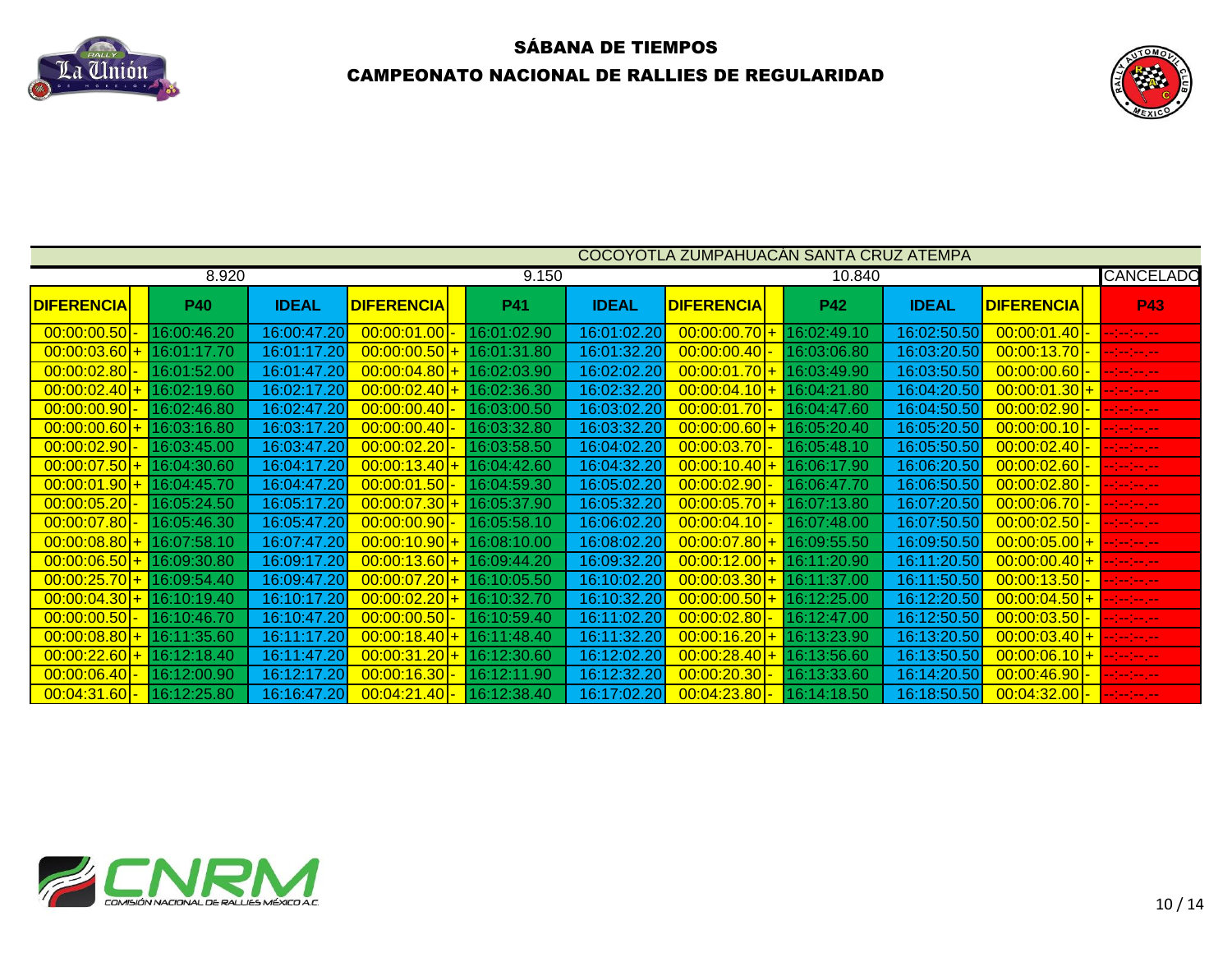



|            |              |                                                               |                                    |                                     |                                                   | <b>CHIPS</b>                                                                                                                                                                                                                         |                                                                                                        |                      |              |                          |
|------------|--------------|---------------------------------------------------------------|------------------------------------|-------------------------------------|---------------------------------------------------|--------------------------------------------------------------------------------------------------------------------------------------------------------------------------------------------------------------------------------------|--------------------------------------------------------------------------------------------------------|----------------------|--------------|--------------------------|
| 15.430     |              |                                                               |                                    |                                     | CANCELADO CANCELADO CANCELADO CANCELADO CANCELADO |                                                                                                                                                                                                                                      |                                                                                                        | 2.240                |              |                          |
| <b>P44</b> | <b>IDEAL</b> | <b>DIFERENCIA</b>                                             | <b>P45</b>                         | <b>P46</b>                          | <b>P47</b>                                        | <b>P48</b>                                                                                                                                                                                                                           | <b>P49</b>                                                                                             | <b>P50</b>           | <b>IDEAL</b> | <b>DIFERENCIA</b>        |
| 3:07:33.00 |              | $00:00:03.80$ -                                               | المستوفية والمتواطن                | <b>The Contract of State</b>        | <b>Contract Contract Contract</b>                 | <b>Continued by the Continued State</b>                                                                                                                                                                                              | <b>Continued by Service</b>                                                                            | 7:01:04.80           |              |                          |
|            | 16:08:06.8   |                                                               |                                    | والمسترجعة ومعارضها                 | -- (-- (-- ) -- (-)                               | <b>Continued for the Continued State</b>                                                                                                                                                                                             | $\mathcal{L} = \{ \mathcal{L} \mid \mathcal{L} = \mathcal{L} \}$ and $\mathcal{L} = \{ \mathcal{L} \}$ | $^{\prime}:01:37.20$ | 17:01:35.60  |                          |
| 3:08:33.40 |              |                                                               |                                    | <b>Allian</b>                       | <b>Contract Contract Contract</b>                 | <b>Section Advised Section</b>                                                                                                                                                                                                       | <b>Contract Contract Contract</b>                                                                      |                      | 17:02:05.    |                          |
| 6:09:08.1  | 16:09:06.8   |                                                               |                                    | <b>The Contract of State</b>        | 1000 - 1000 - 1000                                | والمستوسم والمتواصل                                                                                                                                                                                                                  | <b>Continued for the Continued State</b>                                                               | 7:02:38.70           | 17:02:35.60  |                          |
| 6:09:34.30 |              | $00:00:02.50$ -                                               | <b>Continued and Service</b>       | <b>The Company and</b>              | 1000 - 1000 - 1000 - 1000                         | <b>The community</b>                                                                                                                                                                                                                 | <b>Contract Avenue</b>                                                                                 | 1:03:05.60           | 17:03:05.    | 0 <mark>0:00:00.0</mark> |
| :10:05.8   |              | $\left  \begin{array}{c c} 00:00:01.00 \end{array} \right $ - | المستحدث والمستحدث                 | <b>The Secretary Control</b>        | <b>The Secretary Control</b>                      | <b>The Secret Contract Contract</b>                                                                                                                                                                                                  | <b>Continued States</b>                                                                                | 1:03:37.90           | 17:03:35.60  |                          |
| 3:10:31.9  | 16:10:36.    | $00:00:04.90$ -                                               | المستوفية والمسترد                 | <b>Contract Contract Contract</b>   | والمستوسم ومعارضها                                | المستوسط والمستوسط                                                                                                                                                                                                                   | and the company                                                                                        | 7:04:05.50           |              |                          |
| :11:16.8   |              |                                                               |                                    | <b>Continued and Continued Inc.</b> | <b>Continued and Continued State</b>              | <b>The Secret Contract Contract</b>                                                                                                                                                                                                  | <b>Continued State State</b>                                                                           | 7:04:38.             |              |                          |
|            |              | $00:00:00.20$ + $    -$                                       |                                    | <b>The Secretary Control</b>        | <b>The Secretary Control</b>                      | <b>Service Commercial</b>                                                                                                                                                                                                            | <b>Continued and Continued Inc.</b>                                                                    |                      |              |                          |
| 3:12:02.40 | 16.12.06     | $[00:00:04.40]$ -                                             | المستحدث                           | <b>Continued and Continued Inc.</b> | <b>Contract Contract Contract</b>                 | <b>Contract Contract Contract</b>                                                                                                                                                                                                    | والمستوفي والمستحقق                                                                                    | 7:05:42.80           | 17:05:35.6   |                          |
| :12:30.8   |              |                                                               |                                    | المستوسط والمستروسة والمستر         | <b>Service Service</b>                            | <b>Continued from the Continued State</b>                                                                                                                                                                                            | <b>Contract And Service</b>                                                                            | 7:06:17.20           |              | 00:00:11.60              |
| 6:14:42.20 |              | $00:00:05.40$ + $-$                                           | والمستحدث والمتناو                 | <b>The Contract of Contract</b>     | <b>The Secret Contract Contract</b>               | <b>The Secret Contract Contract</b>                                                                                                                                                                                                  | <b>Continued State State</b>                                                                           |                      |              |                          |
| 6:16:00.00 | 16:16:06.8   |                                                               |                                    | <b>All Mayor</b>                    | المستوفي والمستردد                                | <b>Continued for the Continued State</b>                                                                                                                                                                                             | and the same state.                                                                                    | 7:09:49.90           | 17:09:35.60  | 00:00:14.30              |
| 3:16:49.7  |              | 00:00:12.90 + ---------                                       |                                    | <b>Contract And Service</b>         | <b>The Secretary Control</b>                      | <b>The Common Service</b>                                                                                                                                                                                                            | <b>Continued and Continued In the Continued Inc.</b>                                                   | 7:10:10.60           | 17:10:05.    |                          |
| 6:17:13.30 |              | $ 00:00:06.50 + $                                             | والمستحدث والمتناء                 | <b>The Company and</b>              | <b>Contract Contract Contract</b>                 | <b>Service Service</b>                                                                                                                                                                                                               |                                                                                                        | 7:10:30.60           |              |                          |
| 6:17:45.8  | 16:17:36     | $00:00:09.00$ + -                                             | <b>Continued by Continued Bank</b> | <b>Service Service</b>              | <b>The Continued State</b>                        | <b>The community</b>                                                                                                                                                                                                                 | <b>Contract Contract</b>                                                                               | 7:11:05.50           |              |                          |
|            |              | $00:00:01.30$ +                                               | المستحدث                           | <b>Section Contracts</b>            | <b>Service Service</b>                            | <b>The Secret Contract of the Secret Contract Contract Contract Contract Contract Contract Contract Contract Contract Contract Contract Contract Contract Contract Contract Contract Contract Contract Contract Contract Contrac</b> | <b>Continued and Continued In the Continued Inc.</b>                                                   | 7:11:37.20           | 17:11:35.    |                          |
| 3:18:19.1  |              | $00:00:17.70$ -                                               | المستحدث والمسترد                  | $-1 - 1 - 1 - 1 = 0$                | <b>Contract Contract Contract</b>                 | <b>Service Service</b>                                                                                                                                                                                                               | and the property of                                                                                    | 7:12:08.70           | 17:12:05.6   | 00:00:03.10              |
| 6:18:14.90 |              | $00:00:51.90$ -                                               | المستحدث والمسترد                  | and the first state.                |                                                   | ________                                                                                                                                                                                                                             | the company of the company                                                                             | 7:12:40.80           | 17:12:35.6   | 00:00:05.20              |
| 6:18:25.00 |              | 00:05:11.80 <mark>- -------------</mark>                      |                                    | <b>The Continue of the Continue</b> | <b>Service Commercial</b>                         | <u> 1996 - 1996 - 1996 - 1997 - 1998 - 1999 - 1999 - 1999 - 1999 - 1999 - 1999 - 1999 - 1999 - 1999 - 1999 - 1999 - 1999 - 1999 - 1999 - 1999 - 1999 - 1999 - 1999 - 1999 - 1999 - 1999 - 1999 - 1999 - 1999 - 1999 - 1999 - 199</u> | <b>Service Service</b>                                                                                 | 7:12:01.40           |              |                          |

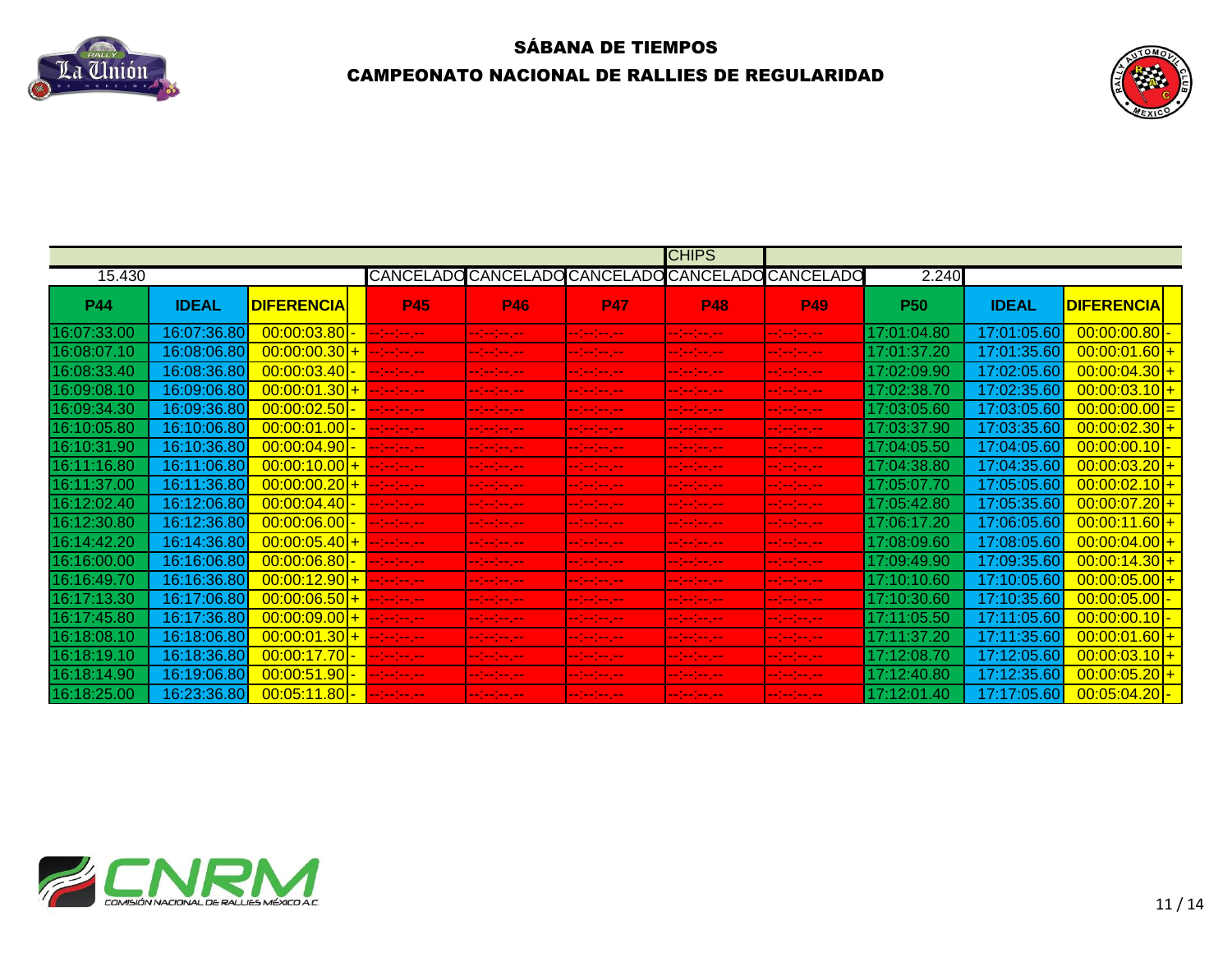



|             |              |                   |                             |              |                   |                                                   | SANTA CRUZ ATEMPA COCOYOTLA |              |                   |             |
|-------------|--------------|-------------------|-----------------------------|--------------|-------------------|---------------------------------------------------|-----------------------------|--------------|-------------------|-------------|
| 3.220       |              |                   | 7.550                       |              |                   | CANCELADO                                         | 12.140                      |              |                   | 13.840      |
| <b>P51</b>  | <b>IDEAL</b> | <b>DIFERENCIA</b> | <b>P52</b>                  | <b>IDEAL</b> | <b>DIFERENCIA</b> | <b>P53</b>                                        | <b>P54</b>                  | <b>IDEAL</b> | <b>DIFERENCIA</b> | <b>P55</b>  |
| 17:02:15.90 | 17:02:10.80  |                   | $00:00:05.10$ + 17:06:43.40 | 17:06:42.60  | $00:00:00.80$ +   | <b>Contractor</b>                                 | 17:11:01.00                 | 17:10:58.70  | $00:00:02.30$ +   | 17:12:25.30 |
| 17:02:42.30 | 17:02:40.80  | $00:00:01.50$ +   | 17:07:12.80                 | 17:07:12.60  | $00:00:00.20$ +   | <b>Contract Contract</b>                          | 17:11:29.60                 | 17:11:28.70  | $00:00:00.90$ +   | 17:12:56.00 |
| 17:03:18.60 | 17:03:10.80  | $00:00:07.80$ +   | 17:07:57.90                 | 17:07:42.60  | $00:00:15.30$ +   | $    -$                                           | 17:12:12.00                 | 17:11:58.70  | $00:00:13.30$ +   | 17:13:25.30 |
| 17:03:47.70 | 17:03:40.80  |                   | $00:00:06.90$ + 17:08:16.40 | 17:08:12.60  | $00:00:03.80$ +   | <b>Contract Contract</b>                          | 17:12:29.70                 | 17:12:28.70  | $00:00:01.001+$   | 17:13:54.90 |
| 17:04:11.70 | 17:04:10.80  | $ 00:00:00.90 + $ | 17:08:43.70                 | 17:08:42.60  | $00:00:01.10$ +   | ومحاملتهم                                         | 17:12:57.80                 | 17:12:58.70  | $00:00:00.90$ -   | 17:14:20.20 |
| 17:04:56.20 | 17:04:40.80  |                   | $00:00:15.40$ + 17:09:18.70 | 17:09:12.60  | $00:00:06.10$ +   | ومحاملته ومناسب                                   | 17:13:34.10                 | 17:13:28.70  | $00:00:05.40$ +   | 17:14:55.60 |
| 17:05:14.80 | 17:05:10.80  | $00:00:04.00$ +   | 117:09:43.40                | 17:09:42.60  | $00:00:00.80$ +   | en jarojan jaro                                   | 17:13:51.90                 | 17:13:58.70  | $00:00:06.80$ -   | 17:15:13.70 |
| 17:05:55.30 | 17:05:40.80  | $00:00:14.50+$    | 0.71549769                  | 17:10:12.60  | $00:00:06.40$ +   | $\sim$ $  -$                                      | 17:14:43.70                 | 17:14:28.70  | $00:00:15.00$ +   | 17:16:16.40 |
| 17:06:21.30 | 17:06:10.80  |                   | $00:00:10.50$ + 17:10:42.10 | 17:10:42.60  | $00:00:00.50$ -   | المسرومة إلماء إلماء                              | 17:15:03.60                 | 17:14:58.70  | $00:00:04.90$ +   | 17:16:27.90 |
| 17:07:12.40 | 17:06:40.80  |                   | $00:00:31.60$ + 17:11:35.00 | 17:11:12.60  | $00:00:22.40$ +   | <b>Contractor</b>                                 | 17:16:00.20                 | 17:15:28.70  | $00:00:31.50$ +   | 17:17:26.80 |
| 17:07:17.60 | 17:07:10.80  | $00:00:06.80$ +   | 17:11:42.80                 | 17:11:42.60  | $00:00:00.20$ +   | <b>Service Service</b>                            | 17:15:56.60                 | 17:15:58.70  | $00:00:02.10$ -   | 17:17:18.10 |
| 17:09:09.60 | 17:09:10.80  | $00:00:01.20$ -   | 17:13:45.30                 | 17:13:42.60  | $00:00:02.70$ +   | $    -$                                           | 17:17:54.00                 | 17:17:58.70  | $00:00:04.70$ -   | 17:19:43.10 |
| 17:11:10.60 | 17:10:40.80  |                   | $00:00:29.80$ + 17:15:30.30 | 17:15:12.60  | $00:00:17.70$ +   | $\frac{1}{2}$ and $\frac{1}{2}$ and $\frac{1}{2}$ | 17:20:02.50                 | 17:19:28.70  | $00:00:33.80$ +   | 17:21:30.60 |
| 17:11:27.10 | 17:11:10.80  | $00:00:16.30$ +   | 17:15:47.00                 | 17:15:42.60  | $00:00:04.40$ +   | المسرسم ومسارمته                                  | 17:20:10.80                 | 17:19:58.70  | $00:00:12.10$ +   | 17:21:44.10 |
| 17:11:39.50 | 17:11:40.80  | $00:00:01.30$ -   | 117:16:13.30                | 17:16:12.60  | $00:00:00.70$ +   | المسترسم والمتواصد                                | 17:20:35.30                 | 17:20:28.70  | $00:00:06.60$ +   | 17:21:53.00 |
| 17:12:14.80 | 17:12:10.80  | $00:00:04.00$ +   | 17:16:39.50                 | 17:16:42.60  | $00:00:03.10$ -   | <u>en en en en</u>                                | 17:21:08.60                 | 17:20:58.70  | $00:00:09.90$ +   | 17:22:29.50 |
| 17:12:55.00 | 17:12:40.80  | $00:00:14.20$ +   | 17:17:19.30                 | 17:17:12.60  | $00:00:06.70$ +   | ومحاملته والمتناسب                                | 17:21:46.00                 | 17:21:28.70  | $00:00:17.30$ +   | 17:23:20.30 |
| 17:13:22.90 | 17:13:10.80  | $00:00:12.10$ +   | 17:18:02.30                 | 17:17:42.60  | $00:00:19.70$ +   | -- 1-- 1-- 1--                                    | 17:22:49.90                 | 17:21:58.70  | $00:00:51.20$ +   | 17:24:28.10 |
| 17:13:54.60 | 17:13:40.80  | $00:00:13.80$ +   | 17:18:09.90                 | 17:18:12.60  | $00:00:02.70$ -   | بمعارضه ومناسب                                    | 17:23:03.00                 | 17:22:28.70  | $00:00:34.30+$    | 17:25:16.50 |
| 17:13:04.00 | 17:18:10.80  | $00:05:06.80$ -   | 17:17:07.30                 | 17:22:42.60  | $00:05:35.30$ -   | <b>Contractor</b>                                 | 17:21:34.70                 | 17:26:58.70  | $00:05:24.00$ -   | 17:22:59.10 |

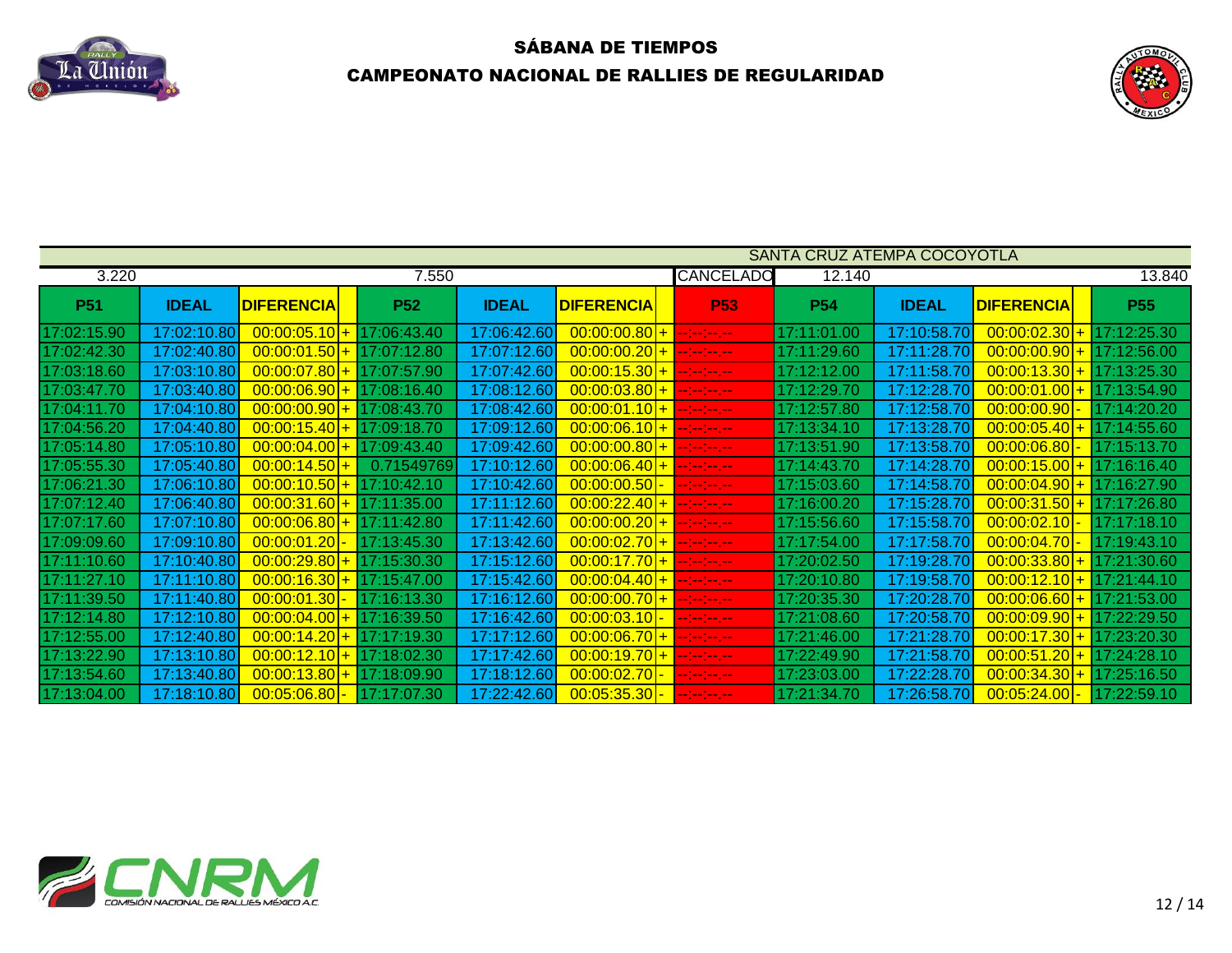



|                             |                                       |             |              |                             |             |              |                                 |                          |             | <b>INICIO LIMITADA TETEC</b> |
|-----------------------------|---------------------------------------|-------------|--------------|-----------------------------|-------------|--------------|---------------------------------|--------------------------|-------------|------------------------------|
|                             |                                       | 14.060      |              |                             | 17.940      |              |                                 | <b>CANCELADO</b>         | 0.000       |                              |
| <b>IDEAL</b>                | <b>DIFERENCIA</b>                     | <b>P56</b>  | <b>IDEAL</b> | <b>DIFERENCIA</b>           | <b>P57</b>  | <b>IDEAL</b> | <b>DIFERENCIA</b>               | <b>P58</b>               | <b>P59</b>  | <b>IDEAL</b>                 |
| 7:12:22.00                  | $\overline{00:00:03.30+}$ 17:12:36.30 |             | 17:12:34.80  | $00:00:01.50$ +             | 17:16:57.70 | 17:16:58.80  | 00:00:01.10 - --------          |                          | 17:38:59.80 | 17:39:00.00                  |
| 7:12:52.00                  | $00:00:04.00$ + 17:13:07.90           |             | 17:13:04.80  | 00:00:03.10                 | 17:17:32.00 | 17:17:28.80  | $00:00:03.20$ + $-:-:-$         |                          | 17:39:30.80 | 17:39:30.00                  |
|                             | $00:00:03.30+$                        | 17:13:35.80 | 17:13:34.80  | 00:00:01.00                 | 17:17:57.70 | 17:17:58.80  | $[00:00:01.10]$ -               | $-1 - 1 - 1 - 1 - 1$     | 17:39:59.20 | 17:40:00.00                  |
| 7:13:52.00                  | $00:00:02.90$ +                       | 17:14:05.20 | 17:14:04.80  | 00:00:00.40                 | 17:18:28.20 | 17:18:28.80  | $ 00:00:00.60 $ -               | $-1 - 1 - 1 - 1 - 1$     | 17:40:30.60 | 17:40:30.00                  |
| 7:14:22.00                  | $00:00:01.80$ .                       | 17:14:33.40 | 17:14:34.80  | 00:00:01.40                 | 17:18:59.00 | 17:18:58.80  | $00:00:00.20$ + $-:-:--$        |                          | 17:41:00.40 | 17:41:00.00                  |
| 7:14:52.00                  | $00:00:03.60$ +                       | 17:15:07.60 | 17:15:04.80  | 00:00:02.80                 | 17:19:29.70 | 17:19:28.80  | $00:00:00.90$ + $-:-:--$        |                          | 17:41:29.90 | 17:41:30.00                  |
| 7:15:22.00                  | 00:00:08.30 <mark> </mark> -          | 17:15:25.10 | 17:15:34.80  | 00:00:09.70                 | 17:20:13.10 | 17:19:58.80  | $ 00:00:14.30  +  --- $         |                          | 17:41:58.50 | 17:42:00.00                  |
| 17:15:52.00                 | $00:00:24.40$ + 17:16:29.20           |             | 17:16:04.80  | [00:00:24.40]               | 17:20:29.50 | 17:20:28.80  | $ 00:00:00.70 $ + $ $ --:--:--. |                          | 17:42:29.60 | 17:42:30.00                  |
| 17:16:22.00  <mark> </mark> | $00:00:05.90$ + 17:16:38.10           |             | 17:16:34.80  | $00:00:03.30$ + 17:21:02.70 |             | 17:20:58.80  | 00:00:03.90 + ---------         |                          | 17:43:01.60 | 17:43:00.00                  |
| 17:16:52.00 <mark> </mark>  | $00:00:34.80$ + 17:17:37.90           |             | 17:17:04.80  | $00:00:33.10$ + 17:21:33.50 |             | 17:21:28.80  | $00:00:04.70$ + $   -$          |                          | 17:44:09.70 | 17:43:30.00                  |
| 7:17:22.00                  | $00:00:03.90$ -                       | 17:17:26.60 | 17:17:34.80  | [00:00:08.20]               | 17:21:56.10 | 17:21:58.80  |                                 |                          | 17:44:41.60 | 17:44:00.00                  |
| 7:19:22.00                  | $00:00:21.10$ + 17:19:54.40           |             | 17:19:34.80  | 00:00:19.60                 | 17:24:00.90 | 17:23:58.80  | $00:00:02.10$ + $-:-:--$        |                          | 17:46:01.00 | 17:46:00.00                  |
| 7:20:52.00                  | $00:00:38.60$ + 17:21:41.20           |             | 17:21:04.80  | 00:00:36.40                 | 17:25:05.40 | 17:25:28.80  | 00:00:23.40 - --------          |                          | 17:47:21.30 | 17:47:30.00                  |
| 7:21:22.0                   | $00:00:22.10$ +                       | 17:21:54.30 | 17:21:34.80  | 00:00:19.50                 | 17:26:07.60 | 17:25:58.80  | $ 00:00:08.80 $ + --------      |                          | 17:47:59.30 | 17:48:00.00                  |
| 7:21:52.00                  | $00:00:01.00$ + 17:22:03.10           |             | 17:22:04.80  | 00:00:01.70                 | 17:26:35.00 | 17:26:28.80  | $00:00:06.20$ + $-:-:--$        |                          | 17:48:31.10 | 17:48:30.00                  |
| 7:22:22.00                  | $00:00:07.50$ +                       | 17:22:39.60 | 17:22:34.80  | 00:00:04.80                 | 17:26:57.40 | 17:26:58.80  | $[00:00:01.40]$ -               | <b>Industrial Action</b> | 17:48:54.70 | 17:49:00.00                  |
| 7:22:52.0                   | $00:00:28.30+$                        | 17:23:32.30 | 17:23:04.80  | 00:00:27.50                 | 17:27:32.30 | 17:27:28.80  | $00:00:03.50$ + $-:-:-$         |                          | 17:49:32.20 | 17:49:30.00                  |
| 7:23:22.00                  | $00:01:06.10$ +                       | 17:24:39.30 | 17:23:34.80  | 00:01:04.50                 | 17:28:11.30 | 17:27:58.80  | $ 00:00:12.50  +  --- $         |                          | 17:50:25.80 | 17:50:00.00                  |
| 7:23:52.00                  | $00:01:24.50+$                        | 17:25:34.00 | 17:24:04.80  | 00:01:29.20                 | 17:28:39.50 | 17:28:28.80  | $00:00:10.70$ + $-:-:--$        |                          | 17:50:33.70 | 17:50:30.00                  |
| 17:28:22.00                 | $ 00:05:22.90 $ -                     | 17:23:07.80 | 17:28:34.80  | 00:05:27.00 <mark>-</mark>  | 17:27:14.50 |              |                                 |                          | 17:45:31.70 | 17:55:00.00                  |